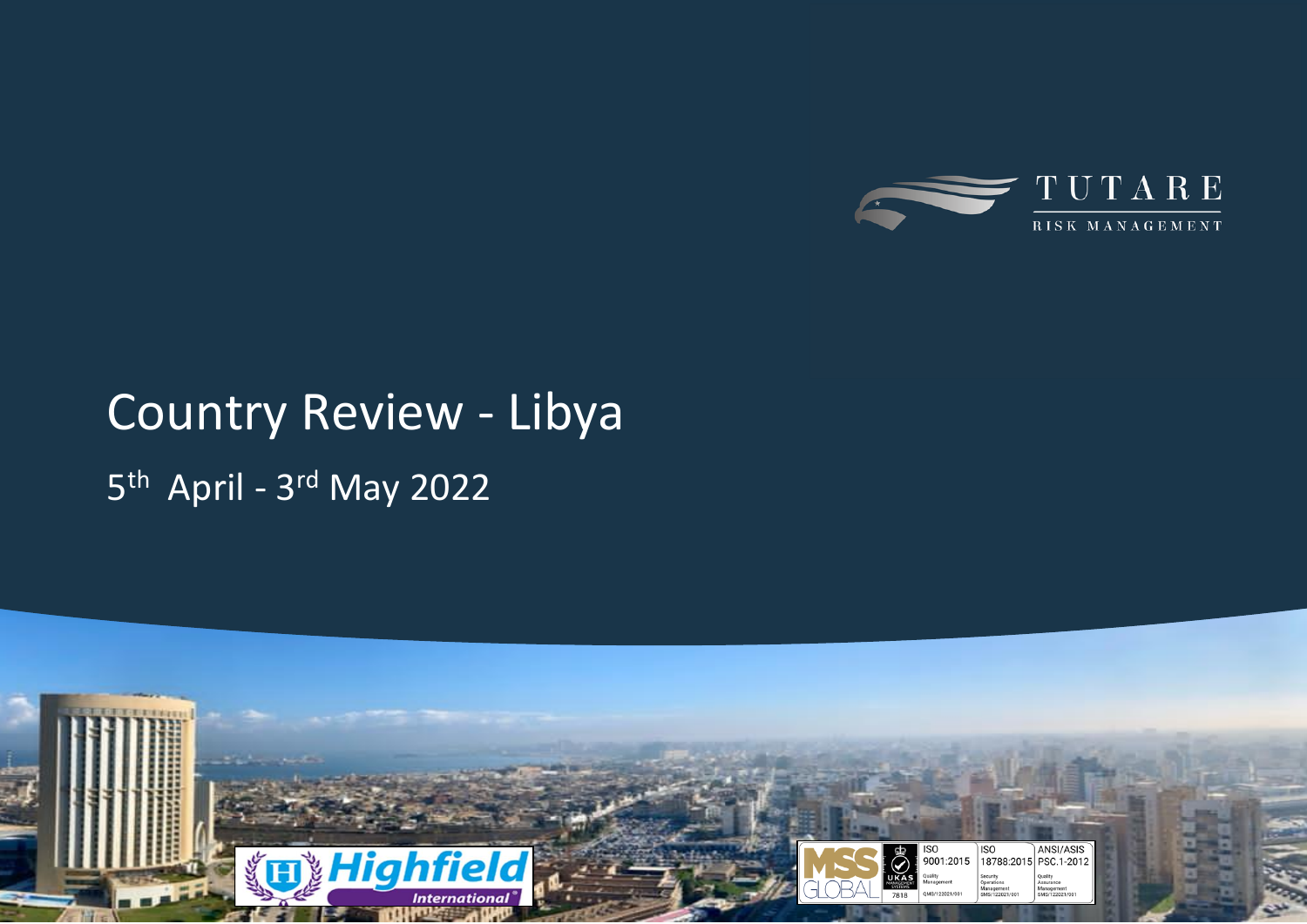



### **RISK RATINGS**

| <b>LIBYA</b> | –<br>-<br>മ<br>⋖<br>⊢<br>$\mathcal{L}$<br>ب<br>pO | <b>IONAL</b><br>⊢<br>⊃<br>ᄂ<br>NST | RΕ<br>⊃<br>⊢<br>ပ<br>⊃<br>$\propto$<br>55<br>⋖<br>≃<br>$\overline{2}$ | ABOUR<br>ᆜ | ш<br>RIMI<br>$\cup$ | <b>RISIM</b><br><b>TERROI</b> | $\propto$<br>$\blacktriangleleft$<br>$\dot{\geq}$ | <b>UNREST</b><br>CIVIL | ௨<br>⋖<br>KIDN |             |
|--------------|---------------------------------------------------|------------------------------------|-----------------------------------------------------------------------|------------|---------------------|-------------------------------|---------------------------------------------------|------------------------|----------------|-------------|
|              | POLITICAL                                         |                                    | OPERATIONAL                                                           |            | <b>SECURITY</b>     |                               |                                                   |                        | TRAVEL         |             |
|              | <b>EXTREME</b>                                    | <b>HIGH</b>                        |                                                                       |            | <b>MEDIUM</b>       |                               |                                                   |                        |                | <b>HIGH</b> |
|              | E                                                 | н                                  | н                                                                     | н          | н                   |                               |                                                   | H                      | M              | н           |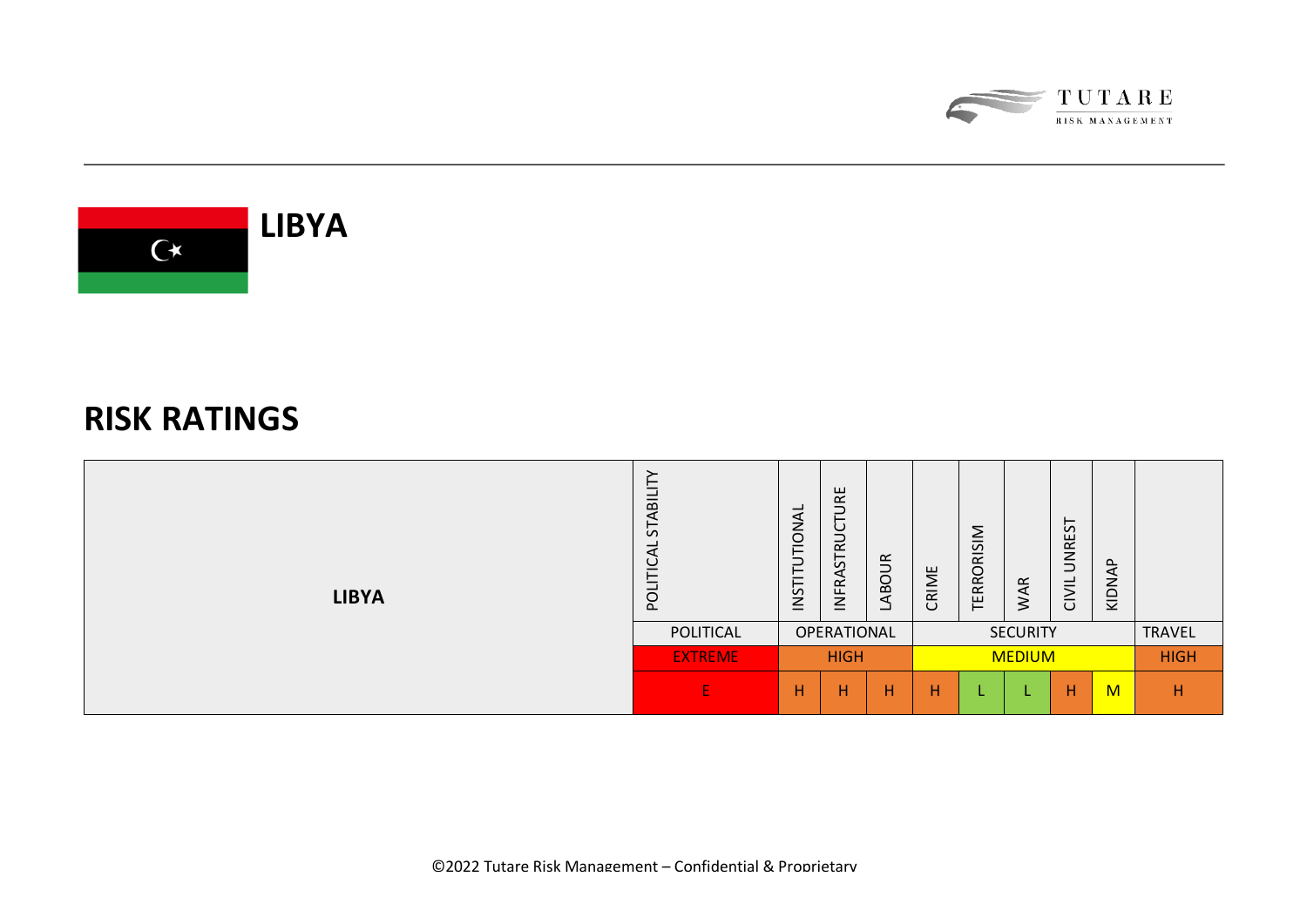

# **OVERVIEW**

COVID-19 <https://www.worldometers.info/coronavirus/country/libya/>

## POLITICAL UPDATES

### GENERAL OVERVIEW

Progress on the election process has remained painfully slow and is not expected to see any significant developments soon. The issue of the constitution remains a divisive issue, and a referendum on a constitution acceptable to all social groups remains a prerequisite to successful elections.

The current political situation following the delayed elections and the appointment of an opposing Prime Minister by the HoR has raised the threat of a return to parallel eastern and western-based governments. The development is extremely fluid and is likely to see political uncertainty continue in the short to medium term, thereby impacting national funding of long-term projects. This has already been seen in the O&G and power generation sectors where funding in the former has resulted in the closure of smaller fields and the frequent failure of critical infrastructure.

### Significant developments for April 22

#### **GNS Holds first Meeting in Sabha**

Between the evening of 16 April and the early morning of 17 April, large militia mobilizations were reported in Tripoli. The mobilizations were caused by rumours about an attempt of Bashaga to enter Tripolitania from Tunisia via the Wazen border crossing. Unconfirmed reports stated Bashaga was going to be met by a convoy under Osama Juwaili at the border crossing. However, the convoy was said to have been stopped by an armed group from Nalut, which disrupted the attempt.

After this new failed attempt to gain access to Tripoli, the GNS held its first government session on 21 April in Sabha. The GNS likely felt the need to start operating to maintain its political credibility. However, operating from outside Tripoli comes with costs. Until the GNS enters Tripoli, it will lack legitimacy and will not take control of key institutions such as the NOC and the Libyan Central Bank. This means the GNS will not be able to consolidate its power by exercising political control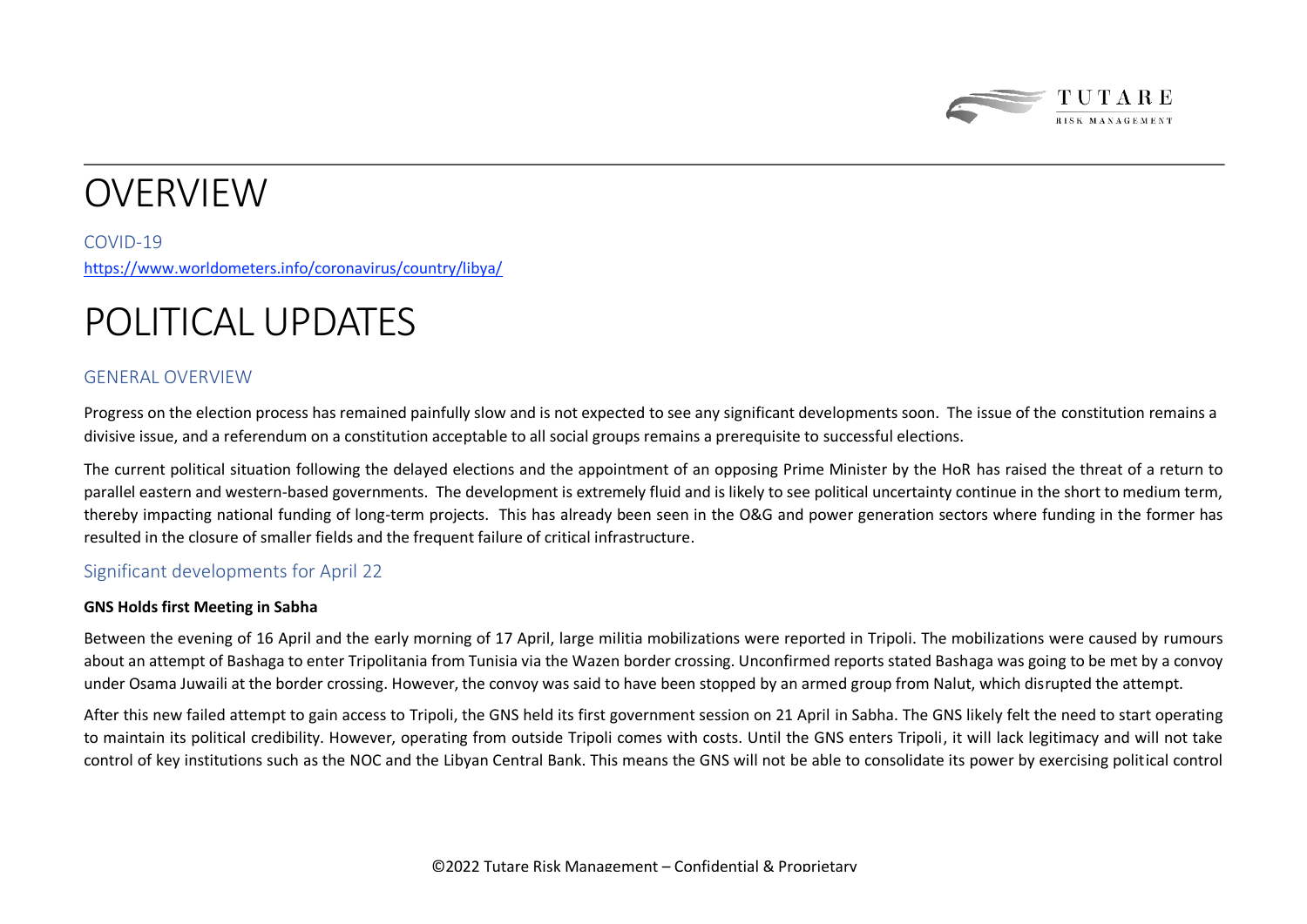

over Libya's financial and natural resources. Until this holds, Bashaga and the GNS will remain hostage to Haftar's de facto authority and Saleh's political leverage, and are unlikely to remove the GNU.

This scenario is far from ideal for Bashaga, it might compel him to adopt a risk seeking behaviour and adopt a bolder strategy to enter Tripoli, even if his level of support in the city is insufficient for a peaceful and smooth takeover. However, in the short term, it is more likely that Bashagha's strategy will remain focused on avoiding a military escalation with the GNU. Before risking a military escalation, it would make sense for Bashaga to wait for the expiry of the GNU's mandate in June and capitalize on the loss of legitimacy that it would entail for PM Dbeiba. In any case, new attempts to enter Tripoli cannot be excluded in the coming weeks, and the GNS activities to win support in the city will continue.

It is interesting to analyse the location in which the GNS held its first meeting, namely Sabha. Sabha is a remote location and far from the main centres of political and economic power in Libya, which are Tripoli, Misrata, Benghazi and Tobruk. Below is a list of possible reasons:

- Haftar does not want Bashaga in Benghazi because he sees him as a possible political threat.
- Saleh does not want him in Tobruk for the same reason.
- Bashaga does not want to establish himself in Benghazi or Tobruk, because in such places he would be at the mercy Haftar and Saleh respectively, and enjoy vert little freedom of manoeuvre. This matches with previous analysis indicating that Bashaga would struggle to carve out a space of political independence for himself, given his reliance on Saleh and Haftar to back his position as GNS PM.

#### **Williams leads multiple talks aiming at reaching political settlement in Libya.**

There remains the possibility that Bashaga decided to held the first GNS session in Sabha to showcase the extensive territorial control of the eastern bloc in all areas of the country that are not under GNU authority. However, this option currently seems less likely or secondary compared to the other ones listed above. Bashaga currently remains a mere political face for the LNA and the HoR to defy the authority of the GNU.

The Special Adviser to the Secretary-General on Libya, Stephanie Williams, has recently intensified her moves to reach a consensual constitutional basis for holding the upcoming elections, after her sponsorship of the Cairo meetings between the delegations of House of Representatives (HoR) and High Council of State (HCS) over a period of five days.

Williams held a number of meetings and consultations with all actors in the political scene, where she met with the Head of the Presidential Council, Mohammed Menfi, and his two deputies, Musa Al-Koni, and Abdullah Al-Lafi, accompanied by the acting head of the United Nations Support Mission in Libya. She expanded the circle of her meetings to include the Prime Minister of the Unity Government, Abdul Al-Hamid Al-Dabaiba, who stressed that the elections are a real goal for his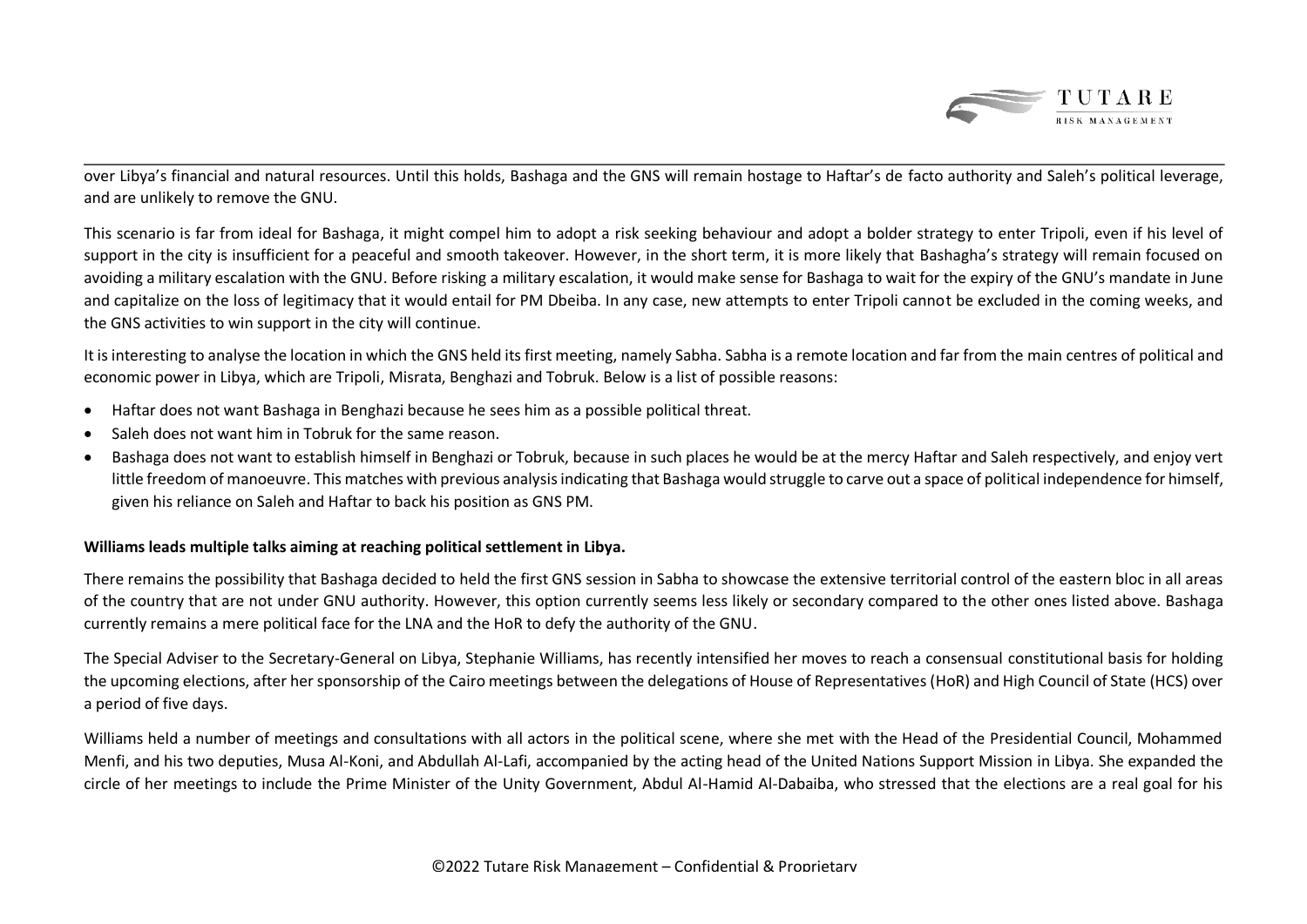

government, adding that he is working in coordination with the High National Elections Commission in order to prepare for the vote if the constitutional basis is approved.

The efforts exerted by Williams came in light of the crisis of closing oil fields and halting exports in some ports, as she stressed the need to refrain from using Libyan oil as a weapon for political purposes, calling, during a phone call with Libyan Prime Minister Fathi Bashagha, for an end to the oil closure, and confirmed that she had agreed with him that oil revenues are the lifeblood of Libyans and must be managed in a fully transparent and accountable manner, as well as distributed fairly among all Libyans.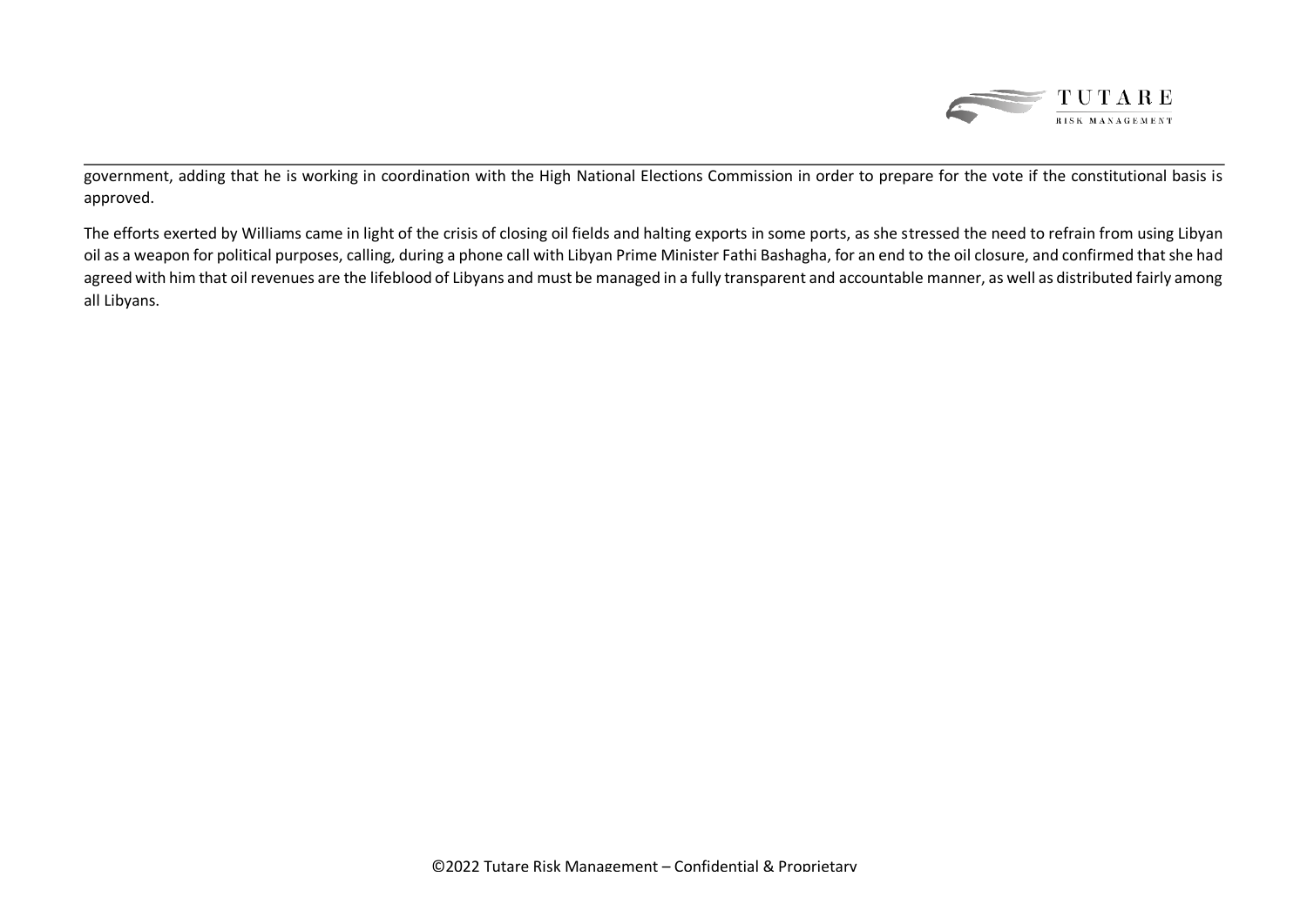

# OIL & GAS UPDATES

### GENERAL OVERVIEW

#### **Stephanie Williams urges Government to insulate oil from politics**

UN special adviser Stephanie Williams, has called for lifting the oil blockade, stressing the need to insulate Libya's oil production from being weaponized for political purposes. This came during her phone call with the parallel government's Prime Minister, Fathi Bashagha, to discuss the outcomes of consultations held from 13-18 April in Cairo with the Joint Committee consisting of members from the House of Representatives (HoR) and the High Council of States (HCS). "We agreed that oil revenues, which serve as a lifeline for the Libyan people, must be managed in an entirely transparent and accountable fashion and be equitably distributed among all Libyans", Williams tweeted. "I also emphasized the need to maintain absolute calm on the ground in light of the increasing political polarization in the country", she added.

#### **Is An End to Libya's Oil Shutdowns in Sight?**

The importance of Libyan crude oil output and of no additional serious geopolitical disruption adding to the volatility component in oil pricing was highlighted in the recent strong statements from the U.S. ambassador to Libya, Richard Norland. He urged the country's central bank to safeguard oil revenue from misappropriation, and called for a resolution to the loss of around 550,000 barrels per day (bpd) of its oil production as a result of blockades on major fields and export terminals. In terms of the oil shutdown logistics, last week saw the closure of a second export terminal, the 60,000 bpd Brega operation, by Libya's National Oil Corporation. This followed the previous closure of the Zueitina port, whose crude loadings average around 90,000 bpd, with production also stopped at Abuatufol, Al-Intisar, Anakhla, and Nafura. Just prior to this, the Sharara field in the west of the country, which can pump around 300,000 bpd, was also shut down and just prior to this the El Feel oil field, which produces 70,000 bpd, was closed. These sites are key suppliers of mostly high-quality light, sweet crude oil, notably including the Es Sider and Sharara export crudes that are particularly in demand in the Mediterranean and Northwest Europe for their gasoline and middle distillate yields. These shutdowns, in turn, followed the NOC declaring a legal state of 'force majeure' because, according to the company: "It is impossible to implement its commitments towards the oil market."

The force majeure declared on various key oil sites and installations is a result of the latest political in-fighting between Libya's various political, military, and commercial interests, with this one centred on the supporters of the interim government of sitting Prime Minister, Abdulhamid Dbeibah, against those of former interior minister Fathi Bashagha. These two groups broadly align to the two rival power groupings that emerged after the parliament appointed a new prime minister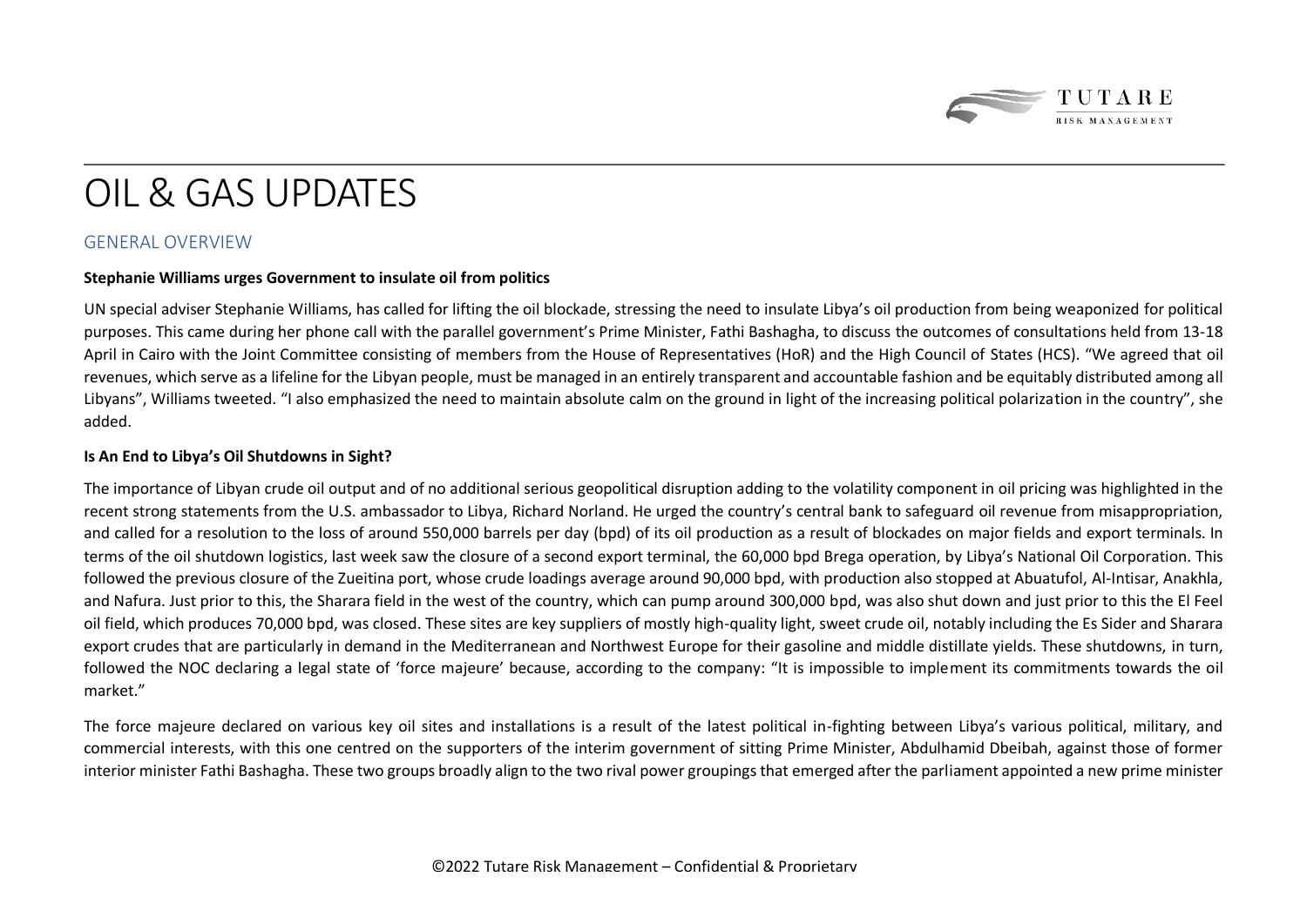

in February, in a direct challenge to the U.N.-brokered government in the capital Tripoli. The specific groups that have been blocking the oil facilities most recently demand a fair distribution of crude oil income and the transfer of power to Bashagha.

#### **The Oil Blockade**

On 16 April, protesters closed the Zueitina oil terminal, demanding the GNU to hand over power to the GNS. The NOC declared force majeure at the facility on 18 April.

- On 17 April, the NOC also declared force majeure at Mellitah oil complex, after protesters disrupted oil operations at the El Feel Oilfield.
- On 17 April, locals from Awbari and Tebu and Tuareg tribesmen announced to have halted oil operations at El Sharara oilfield. The NOC declared force majeure at the facility on 18 April.
- On 19 April, the NOC declared force majeure at Brega oil port due to operational disruptions.
- Disruption of operations also reported in Hariga port, possible declaration of force majeure in the upcoming days.

The blockade is likely linked to the LYD 8 billion transfer that the NOC granted to the GNU on 14 April. This is seen by the GNS as a key enabler that will allow Dbeiba to keep buying the allegiance of Tripoli-based militias. The enforcement of the eastern-backed oil blockade is meant to undermine the capability of the GNU to buy support. The above confirms previous about a possible oil blockade in the short term. The eastern bloc might keep the blockade in place for an extended period of time, for its effects to be felt in Tripoli and among key power brokers. This would put considerable domestic and international pressure on Dbeiba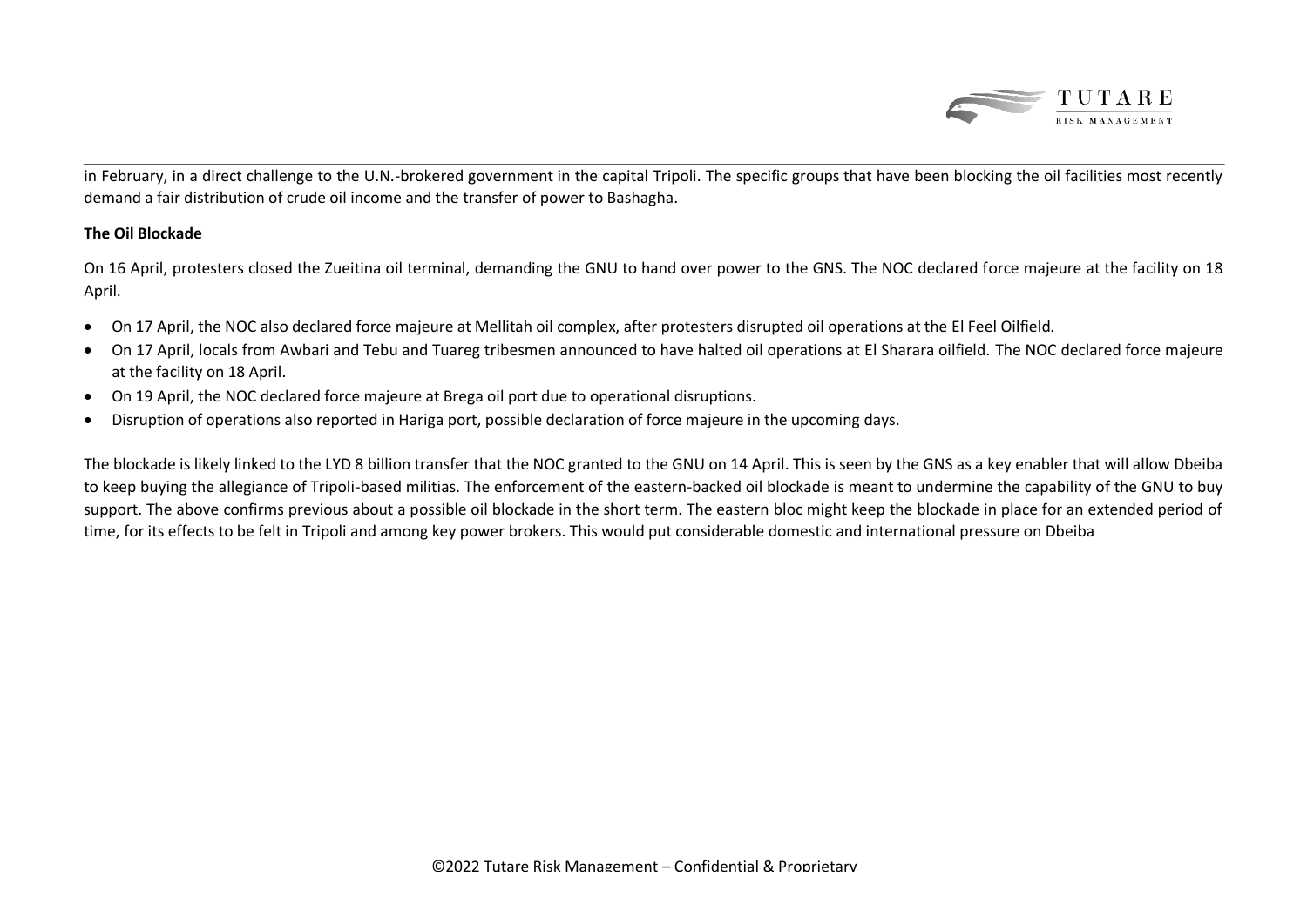

# SUMMARY

Do not travel to Libya due to COVID-19, crime, terrorism, civil unrest, kidnapping, and armed conflict.

The Center for Disease Control and Prevention (CDC) has issued a Level 4 Travel Health Notice for Libya due to COVID-19, indicating a very high level of COVID-19 in the country. Your risk of contracting COVID-19 and developing severe symptoms may be lower if you are fully vaccinated with an FDA authorized vaccine. Before planning any international travel, please review the CDC's specific recommendations for vaccinated and unvaccinated travellers.

Terrorist groups continue plotting attacks in Libya. Violent extremist activity in Libya remains high, and extremist groups have made threats against officials and citizens. Terrorists may attack with little or no warning, targeting tourist locations, hotels, transportation hubs, markets/shopping malls, and government facilities. Outbreaks of violence between competing armed groups can occur with little warning. The capital, Tripoli, and other cities, such as Surman, Al-Jufra, Misrata, Ajdabiya, Benghazi, Sabha, and Dernah, have witnessed fighting among armed groups, as well as terrorist attacks.

Hotels and airports frequented by Westerners have been the targets of these attacks. Even demonstrations intended to be peaceful can turn confrontational and escalate into violence. Militia or armed groups sometimes detain travellers for arbitrary reasons, do not grant detainees access to a lawyer or a legal process, and do not allow detainees to inform others of their status.

If you decide to travel to Libya:

- Always carry proof of citizenship and valid immigration status.
- Avoid demonstrations and crowds.
- Make contingency plans to leave.
- Consider consulting with a professional security organization.
- Develop a communication plan with family and/or your employer or host organization.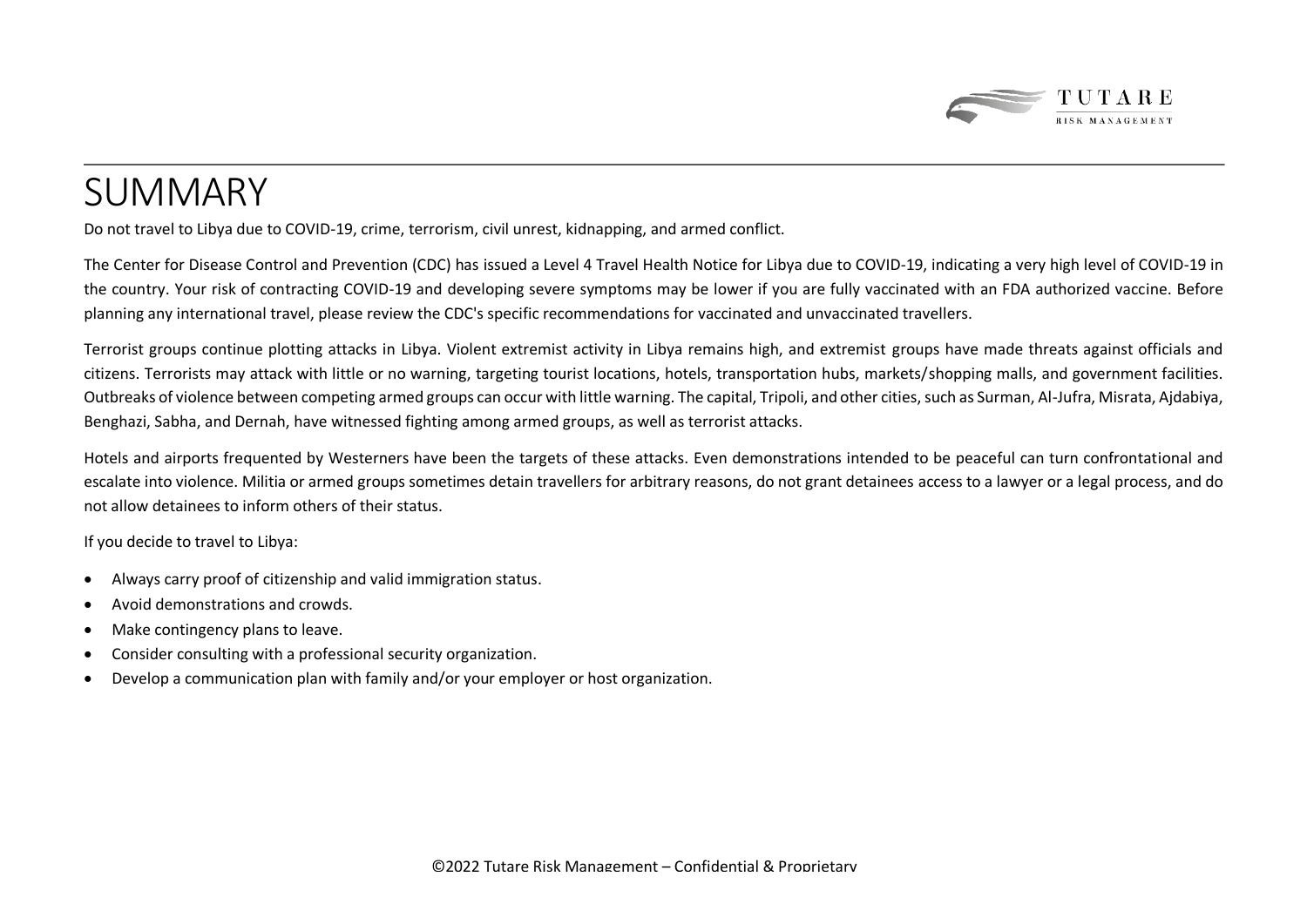

# POLITICAL RISK

### OVERVIEW

Libya has a temporary constitution, the (amended) Temporary Constitutional Declaration (TCD) of August 2011. This constitution, as its name clearly indicates, was meant to be the interim rules of the political game during the revolution. It was a statement of intent, social contract, by the temporary unelected political leadership of the time (the unelected National Transitional Council -NTC) with the rest of the population until elections were held. Elections were indeed held in 2012 leading to Libya's first post-Qaddafi parliament: the General National Congress (GNC). The main task of the GNC was to approve a permanent constitution and organise elections. However, armed militias, and the intoxicating effect of post-Qaddafi power and freedom meant the GNC, the militias, and probably the public at large too, lost sight of the goal of the constitution and elections and fought over influence, power, and rentier state booty. Things quickly spiralled out of control.

### POLITICAL STABILITY

On the eve of the 11<sup>th</sup> anniversary of the 17 February 2011 revolution that ended the 42-year Qaddafi regime, Libya is still seeking what now seems an unattainable political stability. Two elections and several recognized and unrecognized, interim, and designate, unparalleled, and paralleled prime ministers later – Libya is still searching for stability. It is still trying to agree a permanent constitution based on which it would hold elections. And it is still trying to organize elections seven years since the last elections of 2014. It seems that the threat of Libyan elections in December last year, or soon afterwards, had a centrifugal effect on Libyan politics. There is a fear of elections and the change it might bring and the forthcoming political unknown by the status quo stakeholders who fear losing power or even being vulnerable to prosecution or persecution after any elections that may sweep the old political guard aside.

The Special Adviser to the United Nations Secretary-General on Libya, Stephanie Williams, has stated that their priority is to help the Libyans conduct elections as soon as possible based on a constitutional basis and an electoral framework. In a direct dialogue with the Libyans via the Libyan Dialogue platform, Williams added that she hopes to hold a meeting that includes the House of Representatives and the High Council of State in the near future. She also stressed that the door is open to any mediation facilitated by the United Nations, confirming the need to maintain the military track and the ceasefire to keep the 5 + 5 Joint Military Commission away from political fluctuations.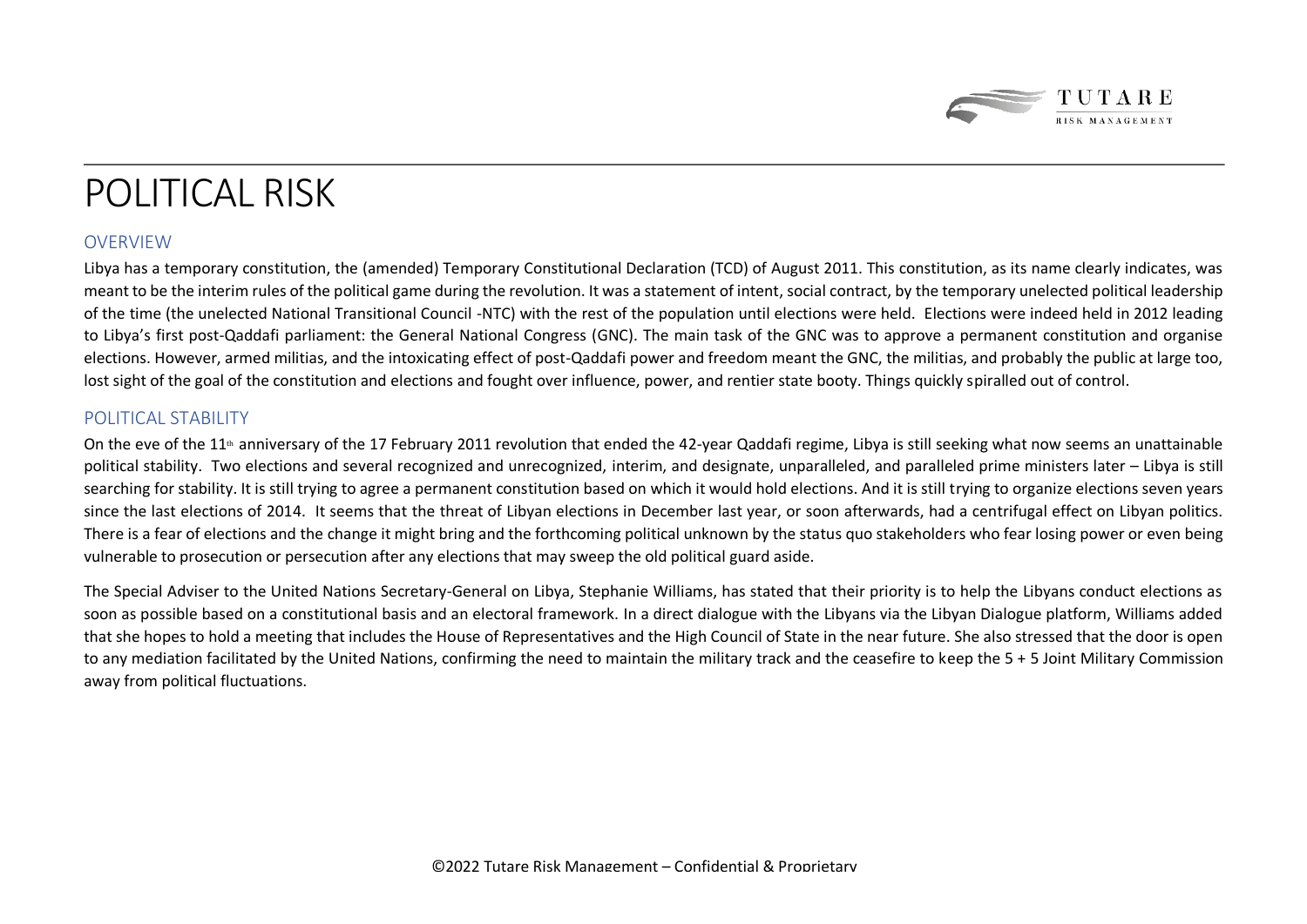

### OPERATIONAL RISK

### OVERVIEW

Libya, a country located in North Africa, is bordered by Egypt to the east, Sudan to the southeast, Chad and Niger to the south, Algeria and Tunisia to the west, and the Mediterranean Sea to the north. Libya gained its independence in 1951. Libya's capital is Tripoli, and its official language is Arabic (although many Libyans also speak English or Italian as a second language). Libya's currency is the Libyan dinar (LYD).

The momentous events of 2011, which resulted in the overthrow of a regime that had been in place for 42 years, has descended into political uncertainty giving rise to security issues. The oil sector, where production is significantly below pre-2011 levels, remains key to a more stable and peaceful future.

### INFRASTRUCTURE

Lacking stability in politics and social structure, Libya is a state susceptible to widespread volatility. Its economy is no exception. Developing infrastructure in Libya is key to rebuilding its economy.

Before the 2011 Arab Spring Revolution, Libya exported large quantities of oil to China, Italy, Germany, Spain, and Turkey, among other countries. In 2010, Libya had a GDP of \$74.76 billion, while Tunisia, a bordering state, had a GDP of \$44.43 billion. Following the death of Muammar Gaddafi in late 2011, the country's GDP fell to \$34.7 billion, almost half that of the previous year.

While Libya exported 1.6 million barrels of oil per day before the revolution in 2010, in August 2016, just over 200,000 barrels per day were exported. This dramatic fall can be traced to considerable damage to oil infrastructure in Libya as a result of rival factions and militias feuding after the Revolution. The power struggles were not only the result of seemingly endless internal instability but also the ongoing proxy wars in the Middle East.

The Minister of Oil and Gas, Mohamed Aoun, has participated in the 27th meeting of the Council of Ministers of the Organization of Petroleum Exporting Countries (OPEC), which was held via Zoom platform. The participants agreed to continue unwinding production cuts of 43,200 barrels per day during the month of April. This increase was distributed to the countries contributing to the reduction while Libya is excluded from contributing to the reduction.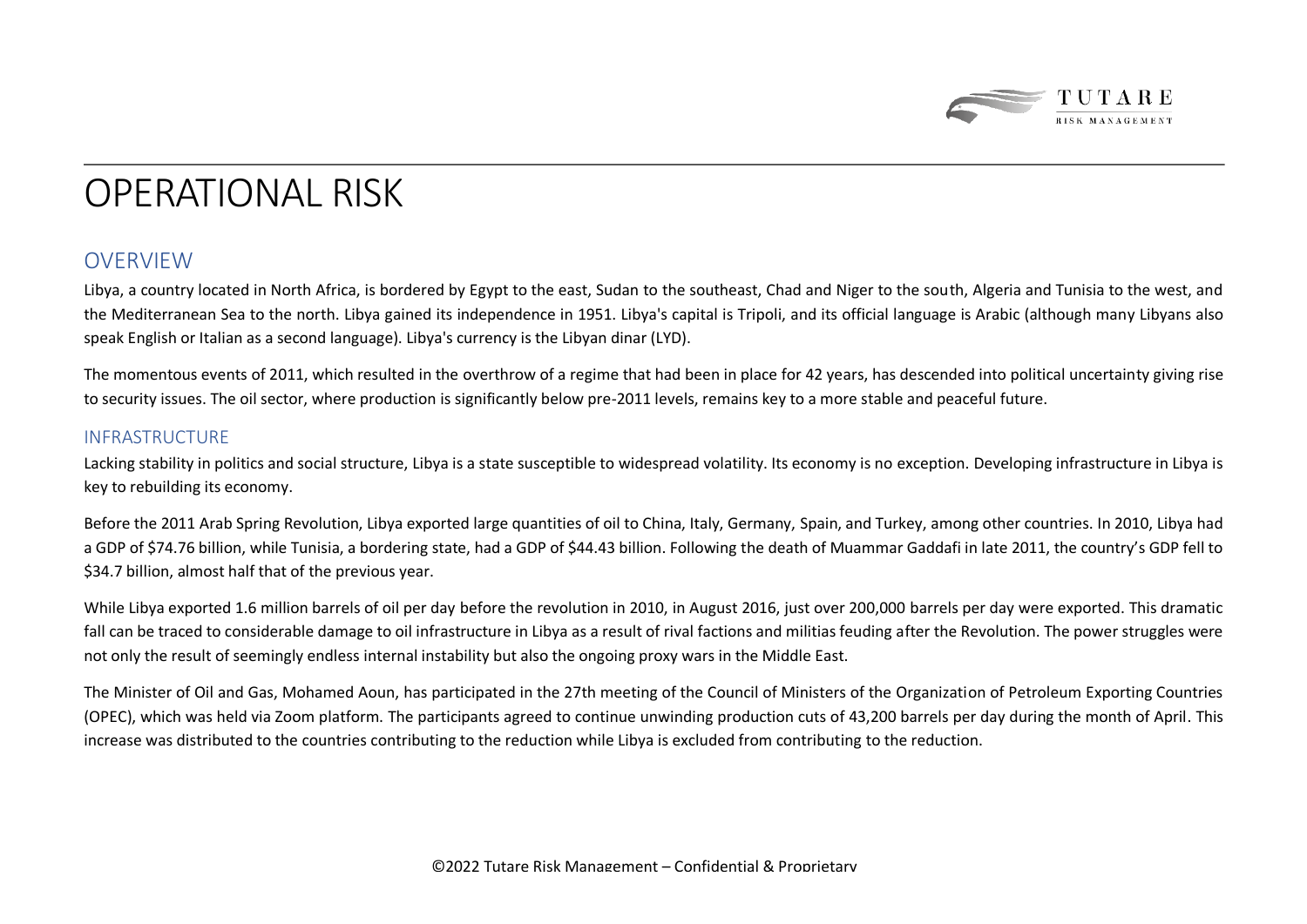

### AVIATION CONCERNS

Several of Libya's international airports are now open, with scheduled and charter flights available from Tripoli's Mitiga Airport (MJI), Misrata (MRA), and Benghazi's Benina Airport (BEN) to destinations in Egypt, Jordan, Malta, Niger, Saudi Arabia, Sudan, Syria, Turkey, and Tunisia. Although they are operational, carriers cancel flights with little notice. Commercial air travel in Libya remains an attractive target for armed groups.

### **TRADE**

Libya's economy is structured primarily around the nation's energy sector, which generates about 95% of export earnings, 80% of GDP, and 99% of government income. Meanwhile, the non- hydrocarbon sectors of the economy remain mostly underdeveloped, and state controlled. The first biggest non-oil export groups of Libya are iron and steel. The second biggest are pearls, metals and precious stones. There is a clear need to diversity the Libyan economy particularly through attracting foreign investment, strengthening the private sector, and expand the export base.

In 2019, Libya GDP was an estimated \$33.0 billion (current market exchange rates); real GDP was up by an estimated 9.9%; and the population was 7 million. (Source: IMF). Libya is 82nd largest goods trading partner with \$1.9 billion in total (two way) goods trade during 2019. Goods exports totalled \$412 million; goods imports totalled \$1.5 billion. The U.S. goods trade deficit with Libya was \$1.1 billion in 2019. [https://ustr.gov/countries-regions/europe-middle-east/middle-eastnorth](https://ustr.gov/countries-regions/europe-middle-east/middle-eastnorth-africa/libya)[africa/libya](https://ustr.gov/countries-regions/europe-middle-east/middle-eastnorth-africa/libya)

0n 21 Nov 2021, The American Chamber of Commerce in Libya (AmCham Libya) hosted the first U.S. business delegation in Libya in ten years. The delegation included representatives of Bechtel, Caterpillar, GE, Hill and Pratt and Whitney. Making the keynote speech at the event, Economy Minister Mohamed Hwej apologised for arriving late saying it was the traffic and that Libya needed more roads. Hwej insisted that Libya needed to build a state before it can improve security and then build an economy. He hoped the upcoming elections planned for 24 December 2021 would start this process. [https://www.libyaherald.com/2021/11/amcham-libya-hosts](https://www.libyaherald.com/2021/11/amcham-libya-hosts-first-u-s-trade-mission-in-tripoli-in-ten-years/)[first-u-s-trade-mission-in-tripoli-in-ten-years/](https://www.libyaherald.com/2021/11/amcham-libya-hosts-first-u-s-trade-mission-in-tripoli-in-ten-years/)

### WATER OUALITY

Libya is a country that suffers from water scarcity. The situation has become more problematic due to continued population growth, low rainfall and higher water demand for agriculture and industrial use. The freshwater in Libya originates from four aquifers: the Kufra, Sirte, Morzuk, Hamada, and the Nubian.

The local authorities have made enormous efforts to address its water deficit problems, mainly through the implementation of "The Man-made River Project". Despite these efforts, the problem of water deficits continues, due to ever increasing water demands. In addition, maintaining the water quality standard is still an issue in the country.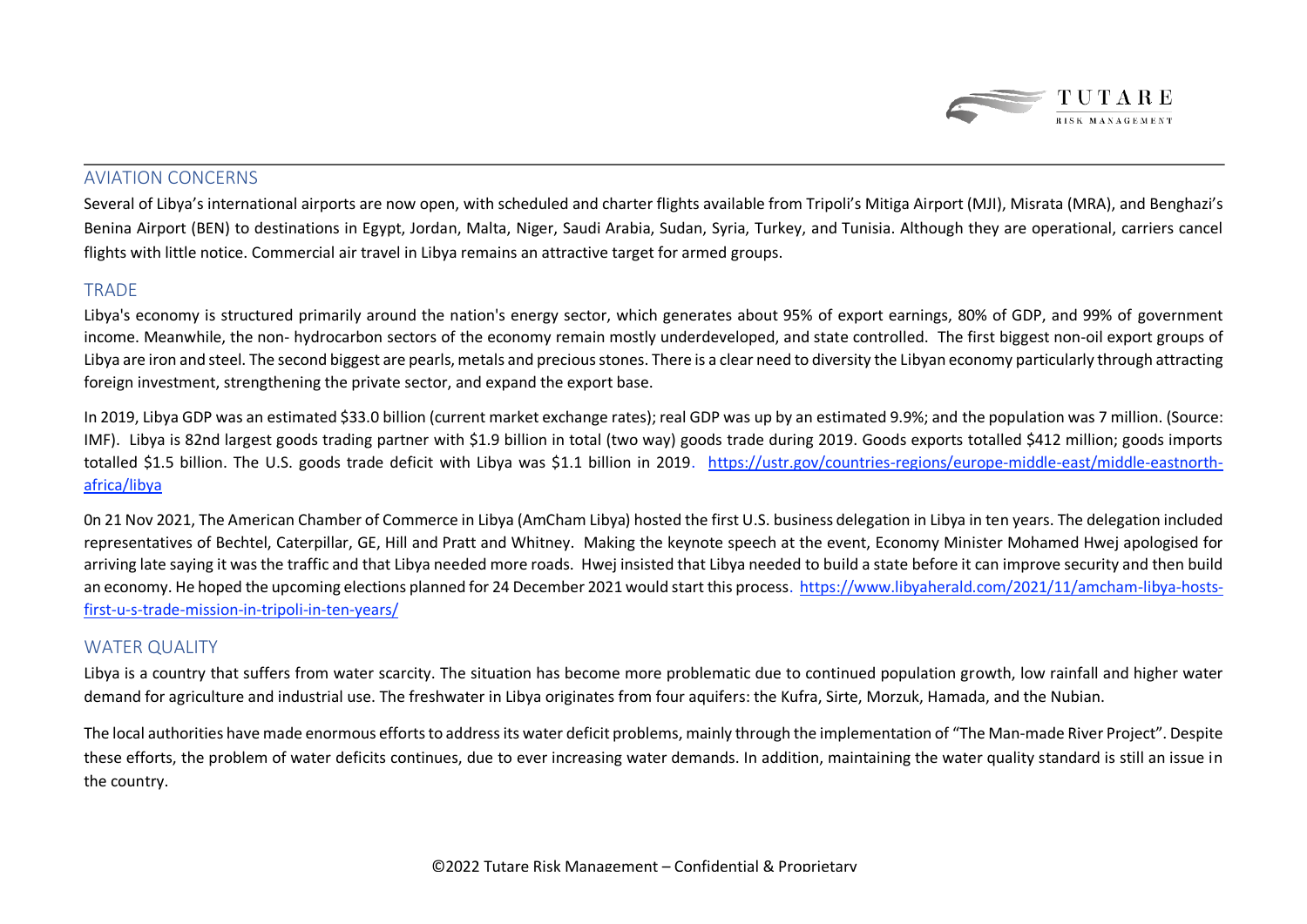

# SECURITY RISK

### **OVERVIEW**

The current insecurity and political uncertainty in Libya have compounded other significant domestic obstacles to investment, such as non-tariff barriers, including the country's unwieldy and corrupt bureaucracy; extensive regulation; and a confusing legal system that discriminates against foreigners. Crimes of opportunity, such as theft, burglary, and purse-snatching occur frequently against foreigners. Criminal gangs have perpetrated killings of politicians and civilians without consequence.

#### CRIME

Militias aligned with western cities as well as forces aligned with the Libyan National Army (LNA) have committed extra-judicial killings of politicians and civilians without consequence. Many Libyans have been forcibly disappeared. Journalists and other activists have been the targets of attack, exemplifying the collapse of political expression, press, and free speech.

Expect extensive corruption, and indiscriminate violence against civilians. Libya's judicial system is extremely corrupt. There have been thousands of cases of arbitrary arrests without due process. Armed groups often exercise law enforcement duties as they see fit. Both warring parties practice torture in interment facilities. Prisons are overcrowded and do not provide adequate healthcare services. There have been allegations of unlawful killings, sexual violence, and forced labour in Libyan prisons. Militias (even some controlled by the UN-recognized government) have forced children into conscription.

### TERRORISM

Attacks could be indiscriminate, including in places visited by foreigners. Extremist groups including Daesh (formerly referred to as ISIL) are responsible for the majority of attacks, which have targeted foreign and diplomatic personnel and premises, international hotels, commercial and oil installations, and government and other official security institutions. Although government - aligned forces, supported by U.S. airstrikes, declared the end of operations against Daesh in Sirte in January 2016, Daesh remain a serious threat to security in Libya. AAS-B and AAS-D officially disbanded in 2017, but fighters and local elements remain. Each is a coalition of violent religious extremist groups combating the Libyan House of Representatives-aligned forces.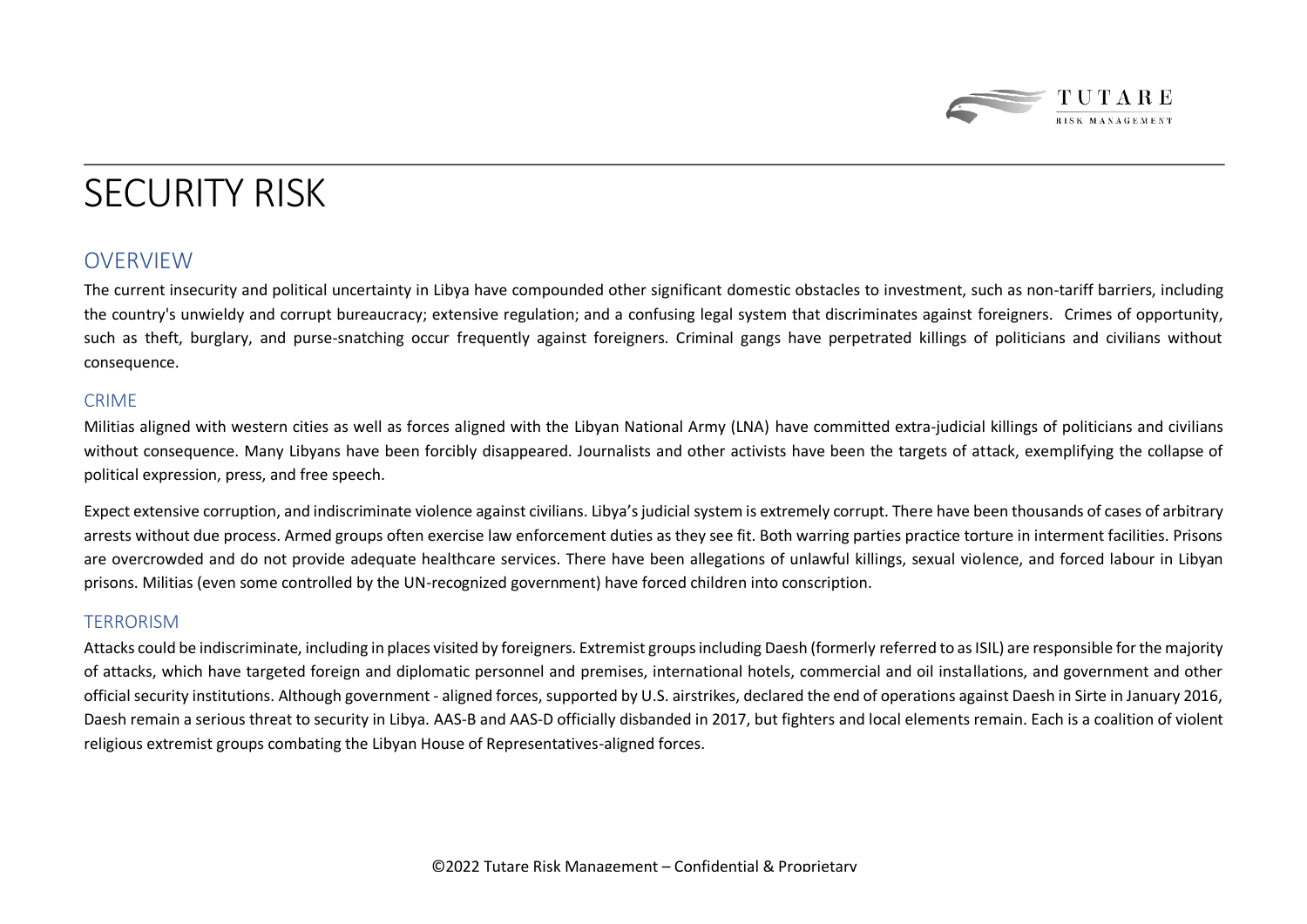

ISIS-Libya aims to prevent the formation of a reunified Libyan state, secure control over the country's critical resources, and, ultimately, establish an Islamic caliphate in Libya. It has been active in Libya since approximately 2015, with its original headquarters in Sirte. ISIS-Libya no longer controls territory in Libya but does maintain a low-profile presence throughout much of the country. Recent ISIS Activity Includes:

#### **ISIS CLAIMS ATTACK ON THE LNA**

On 18 April, ISIS claimed a VBIED attack against an LNA base belonging to the Tariq Bin Ziyad (TBZ) in Umm Al Aranib. Initial reports claimed that the attack resulted in the death of at least three LNA Soldiers and the injury of another one. The LNA Director of Moral Guidance Department, Khaled Al-Mahjoub, later denied this claim saying that no fatalities occurred, though he admitted soldiers being injured. Al-Mahjoub added that after the attack an LNA operation resulted in the death of two ISIS militants in Qatrun on 19 April.

The attack is reportedly part of ISIS operation "Revenge for the Two Sheiks," which saw attacks being carried out also in Iraq and Syria almost simultaneously. The attack would serve to avenge the death of the former two ISIS leaders, both killed during security operations. If the above is confirmed, it would indicate increasing ISIS capabilities and intent to attack LNA forces in the short term. Although it is still not clear if the GNS will establish itself in Sabha for an extended period of time, its presence would encourage ISIS attacks in the urban area, where the risk of civilian casualties is higher.

- 1<sup>st</sup> April 22 A source said that ISIS targeted a [clinic in Murzuq](https://earth.google.com/web/search/25.91415000+13.92440400/@25.83720197,14.01391763,334.15010183a,412744.19734329d,35y,-0.00000002h,31.5810219t,0r/data=ClsaMRIrGW6jAbwF6jlAIUqVKHtL2StAKhcyNS45MTQxNTAwMCAxMy45MjQ0MDQwMBgCIAEiJgokCSmj4UwHajxAEZzjvZJnVjdAGSCXX32hFTVAIaz5ebjr0B9A) on Friday morning. The source added that the ensuing clash resulted in the death of one of the attackers.
- 19<sup>th</sup> LNA sources claimed that at least two ISIS members were killed during a security operation in the [Qatrun area](https://earth.google.com/web/search/24.935215%0914.63585/@25.39595494,14.5192598,663.69649409a,737619.13543068d,35y,-0.00000014h,26.74516312t,0r/data=ClYaLBImGYi6D0Bq7zhAIb1SliGORS1AKhIyNC45MzUyMTUJMTQuNjM1ODUYAiABIiYKJAmbxay1JTA-QBFh5OFZ-KI3QBnoYqsQVwc3QCHk4I7_Yf8VQA) on Tuesday. Major General Khaled Al-Mahjoub claimed that those killed belonged to a unit under Moataz Ahmed. The incident follows the ISIS-claimed VBIED attack against LNA forces in Umm Al Aranib on 18 April.
- $25<sup>th</sup>$  April 22 A clash broke out between units of the LNA Tariq Bin Ziyad Brigade and ISIS in the [Ghadduwah area, 65 km south of Sabha,](https://earth.google.com/web/search/26.426538+14.27463/@26.40646977,14.26403478,588.00066421a,982446.02359369d,35y,-0.00000021h,22.84070614t,0r/data=ClYaLBImGVGAKJgxbTpAIT8AqU2cjCxAKhIyNi40MjY1MzggMTQuMjc0NjMYAiABIiYKJAlgfcg7SXczQBFffcg7SXczwBnGHpUlDCNJQCHEHpUlDCNJwA) on Monday evening. LNA sources claimed that the clash ensued after they monitored the entry of an ISIS cell into the area. The source added that at least two ISIS militants were injured, and several mobile phones and explosives were seized following the clashes.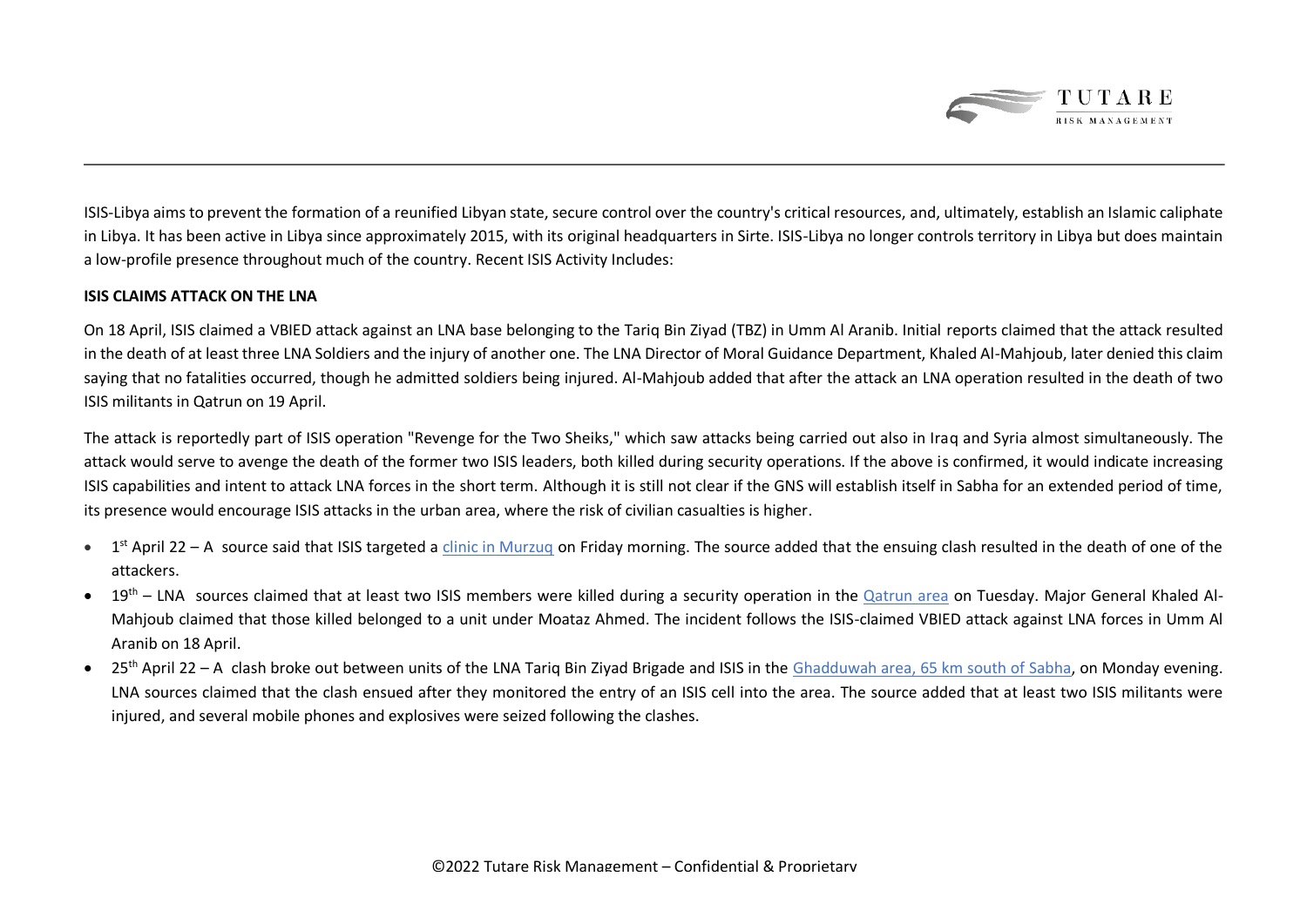

### KIDNAPPING

There remains a continuing high threat of kidnap from criminal groups, armed groups, and terrorist groups across the whole of Libya. Security precautions do not mitigate the threat.

Terrorist groups including Daesh, Al Qaeda and their affiliates routinely use kidnapping as a tactic and are capable of conducting kidnapping across borders. Terrorist groups within Libya have both intent and capability to carry out further kidnappings. It's a realistic possibility that they will target foreign nationals. Criminal gangs also carry out kidnappings, and there's a realistic possibility that they would sell hostages on to terrorist groups. Foreign nationals have been kidnapped in Libya in the last 12 months. Four foreign nationals were kidnapped in south-west Libya in November 2017 and most recently, 4 foreign nationals were kidnapped in southeast Libya in July 2018. See our Sahel page for information on the regional threat.

There is a threat of kidnapping by groups operating in North Africa, particularly from Libya, Mauritania and groups originating in the Sahel. This includes Al Qaeda in the Islamic Maghreb (AQ-IM) and Daesh-affiliated groups, who may travel across the region's porous border. There is a heightened risk of kidnap in border and remote desert areas of North Africa. Terrorist groups have kidnapped foreigners, government officials and civilians in the region for financial gain and for political leverage. Further kidnaps are likely.

Those engaged in tourism, humanitarian aid work, journalism or business sectors are viewed as legitimate targets. If you're kidnapped, the reason for your presence is unlikely to serve as a protection or secure your safe release. Latest Kidnapping events include:

- 3<sup>rd</sup> April 22 Units of the Lions of Tajoura kidnapped a merchant in Tajoura on Sunday. The victim, identified as Mohamed Al Jatlawi, came from Misrata. The Lions of Tajoura demanded ransom money in exchange for the release of the victim. The Lions of Tajoura called on the Rahba Al Daraa militia to mediate in the kidnapping but the latter refused.
- 6<sup>th</sup> April 22 Sources reported that an eight-year-old girl was kidnapped in Abu Salim, Tripoli, on Wednesday. The kidnappers are now asking a ransom of 20 thousand dinars to the family.
- 7<sup>th</sup> April 22 A kidnapping incident was reported in the Mahdia area in Sabha on Thursday. The suspects were later arrested. No further details were provided.
- 9<sup>th</sup> April 22 Two soldiers of the 444th Brigade were kidnapped by unidentified gunmen while distributing food at a checkpoint in the Al Hira area, Tripoli, on Saturday. One source claimed that the kidnappers were likely affiliated with human smuggling networks in the area.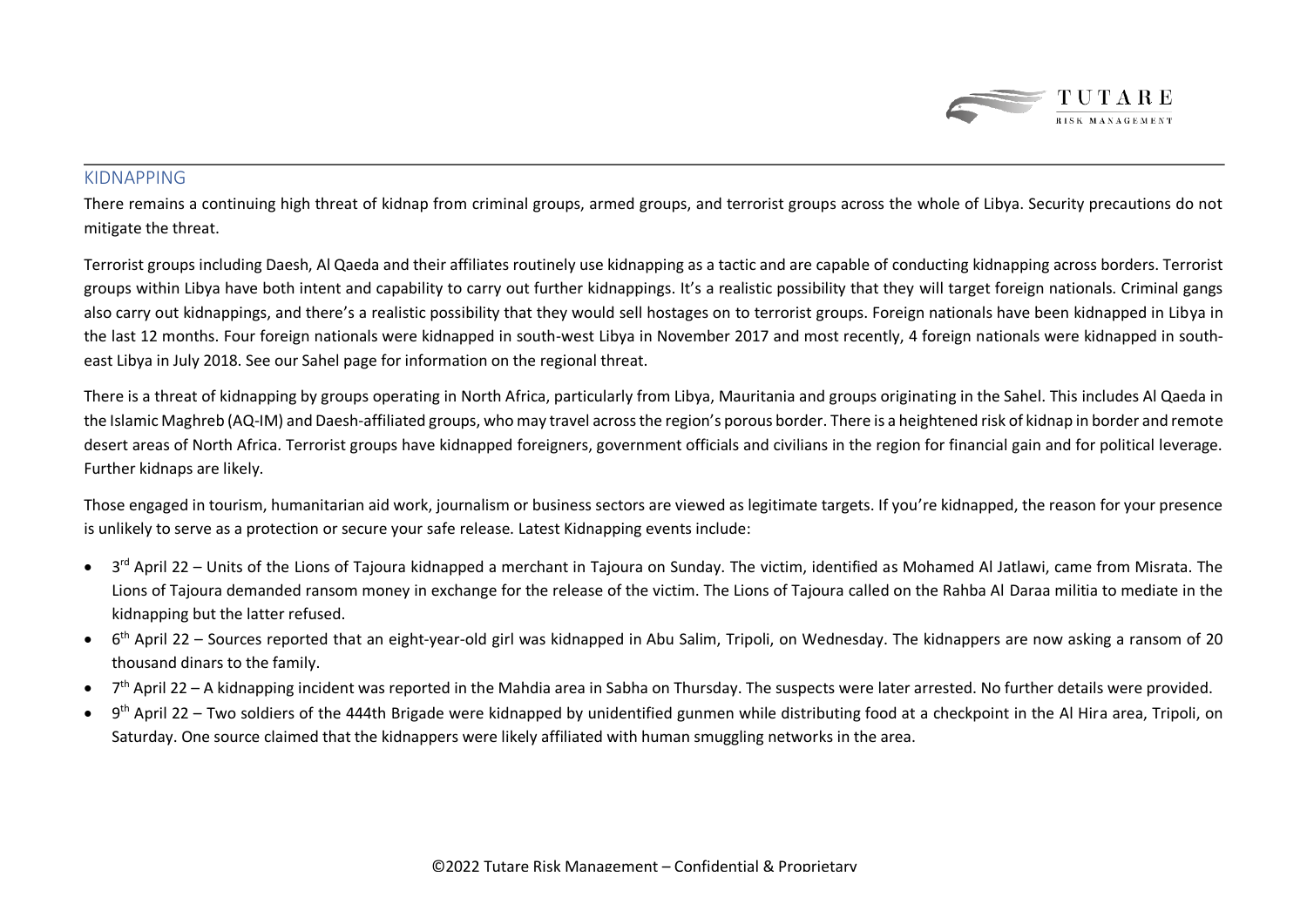

- $15<sup>th</sup>$  April 22 Unidentified gunmen kidnapped the mayor of Zelten early on Friday morning. No further information is currently available.
- 16<sup>th</sup> April 22 A man, affiliated with the Ghneiwa militia, was kidnapped in Ain Zara on Saturday morning. No further details are currently available.
- 20<sup>th</sup> April 22 Sources claim that gunmen kidnapped the medical director of the Al Khadra Hospital in Abu Salim, Tripoli, on Wednesday morning.
- 20<sup>th</sup> April 22 Unidentified gunmen kidnapped a car showroom owner in Surman on Wednesday evening.
- 20<sup>th</sup> April 22 A source claimed that the Head of the Libyan Community in Ukraine was kidnapped in Tripoli on Wednesday. The source added that the kidnapping might have been carried out by a fuel smuggling gang involving Ukrainian citizens.
- 21<sup>st</sup> April 22 Two women were kidnapped by unidentified gunmen in Benghazi on Thursday early morning. The victims were later rescued after security authorities chased and caught up with the vehicle used by the gunmen.
- 25<sup>th</sup> April 22 On Monday evening, reports indicate that gunmen belonging to the Al-Senussi family from Warshafana kidnapped the brother of 55th Brigade Commander, Muammar Al-Dhawi, Nasser al-Dhawi, near Al Zawiyah. The kidnapping was to demand the release of Bashir and Salah Al-Senussi, said to be detained by the 55th Brigade. Nasser Al-Dhawi was later released following the mediation of notables of the Awlad Saqr. The incident has resulted in the temporary closure of the coastal road near Jaddaim, the mobilization of 55th Brigade forces, and the arrival of the Abu Zreiba forces in support of the 55th Brigade. Initial reports indicated that the Al Far militia was involved in the kidnapping but was later disproved.

### DRUG CRIME

Penalties for possessing, using, or trafficking in illegal drugs in Libya are severe; convicted offenders can expect long jail sentences and heavy fines. However, drug sales and use are as prevalent in Tripoli as any other large city due to inconsistent enforcement and the lack of a coherent and professional criminal justice apparatus. Driving under the influence can result in immediate detention. Alcohol is also prohibited in Libya, and possessing, using, or trafficking in alcohol can carry severe penalties.

### LAW ENFORCEMENT CONCERNS: SECURITY AGENCIES

During the year, the Government of National Accord (GNA) had limited effective control over security forces, and these forces consisted of a mix of semiregular units, tribal nonstate armed groups, and civilian volunteers. The national police force, which reports to the Interior Ministry, has official responsibility for internal security. The armed forces under the Defense Ministry have the primary mission for external Defense and supported Interior Ministry forces on internal security matters. Civilian authorities have only nominal control of police and the security apparatus, and security-related police work generally falls to disparate informal armed groups, which receive salaries from the government and exercise law enforcement functions without formal training or supervision, and with varying degrees of accountability. Members of security forces have committed numerous abuses.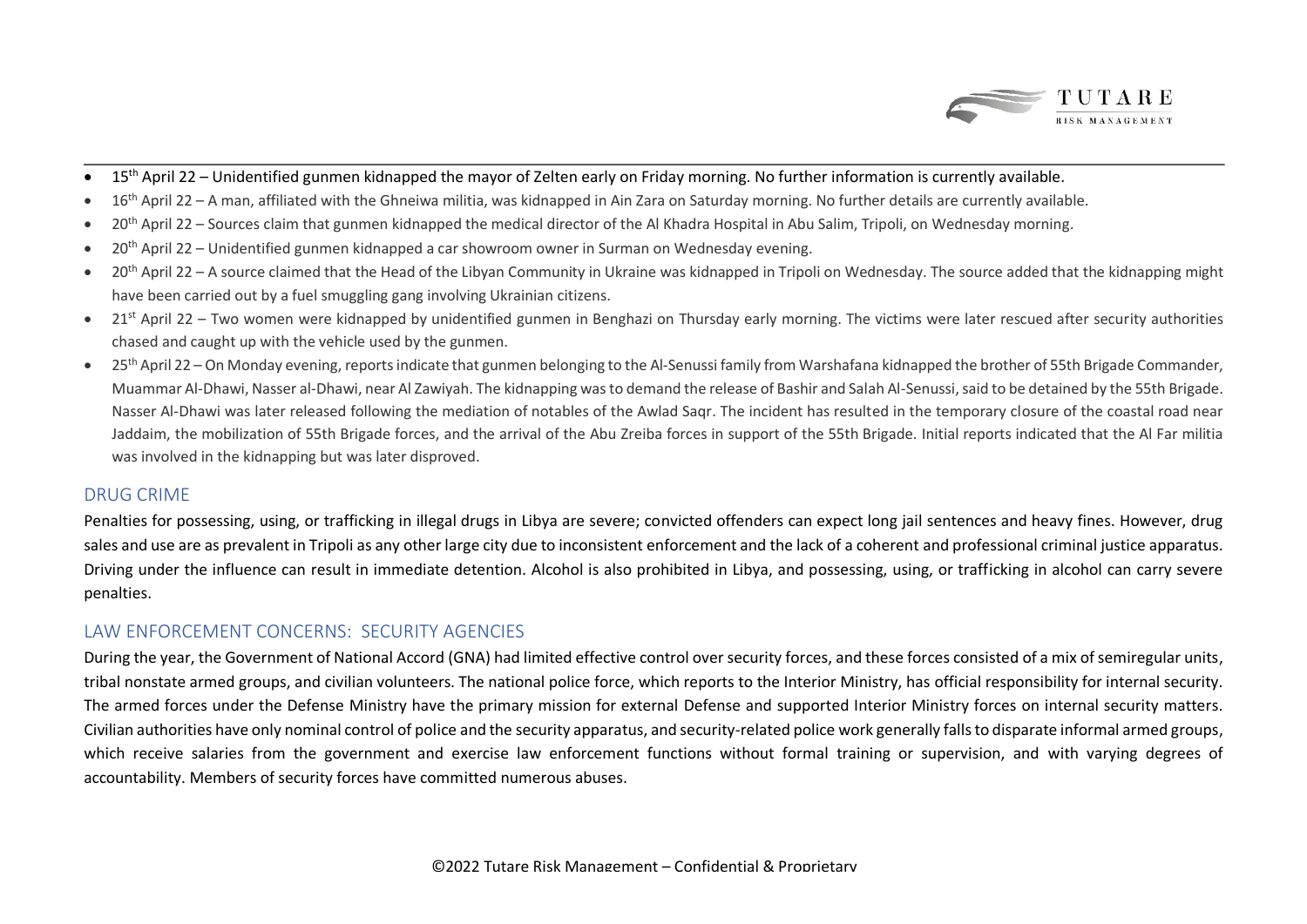

### POLICE RESPONSE

The Government of National Unity (GNU) has various ground, air, naval, and coast guard forces under its command. Libyan National Army (LNA) forces under Khalifa Haftar are a mix of semi-regular military units, tribal militias, civilian volunteers, and foreign-supplied troops.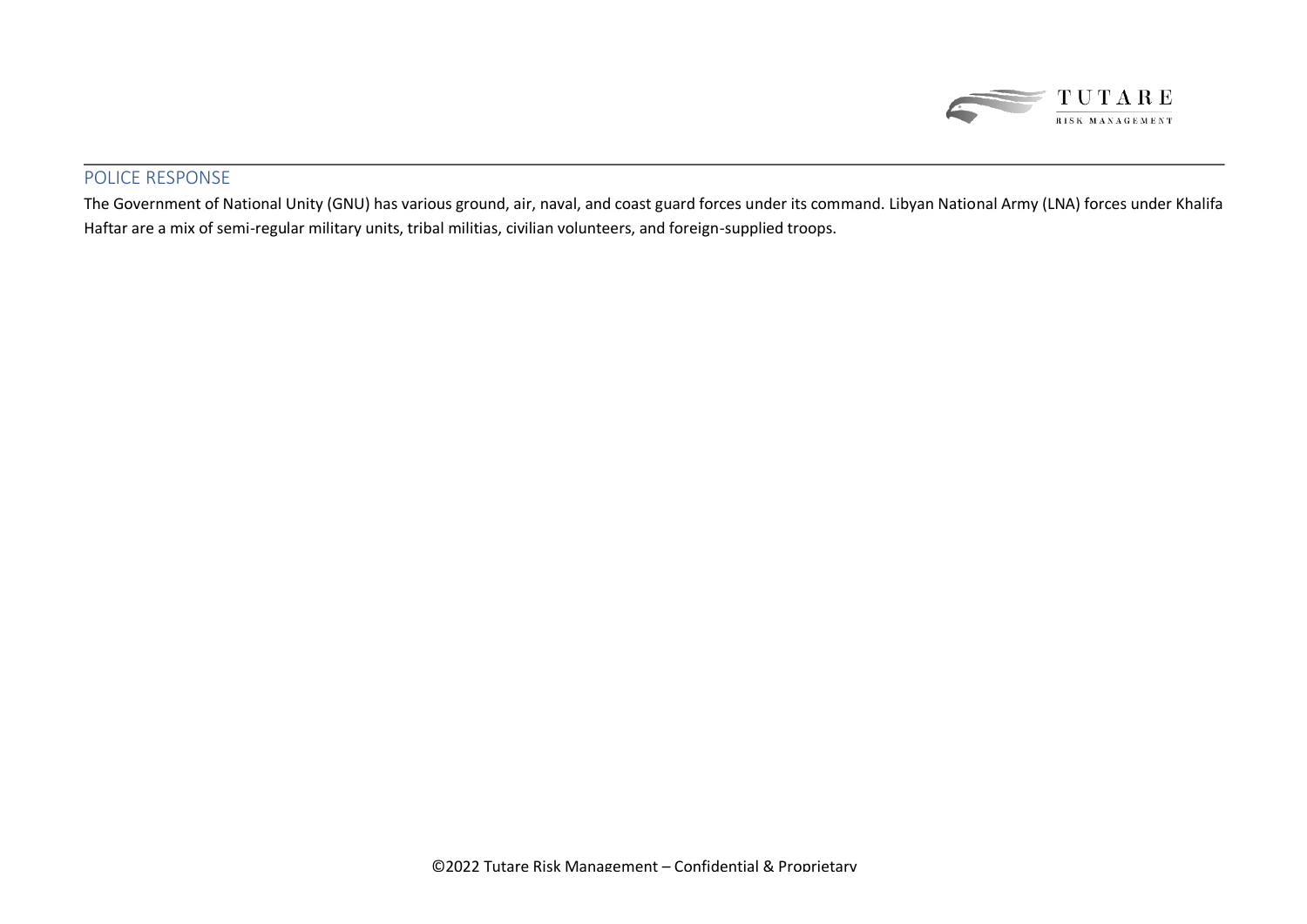

### TRANSPORTATION SECURITY

### ROAD SAFETY

There is a high rate of accidents, as authorities often do not enforce traffic laws. Wind-blown sand affects road visibility. Although it doesn't often rain, when it does, the roads flood. Libyan road infrastructure is not in good condition. It is common to find satisfactorily paved roads in urban areas, but many rural roads are unpaved. Roadside assistance is extremely limited and offered only in Arabic. Street signage is rare and usually written in Arabic.

Expect to encounter militia-run checkpoints throughout Libya. Those manning checkpoints have detained people without reason and will not provide access to a lawyer or a judicial process. The State Department has an extremely limited capacity to assist U.S. citizens detained by militia groups. Roads can close with little or no warning. Libya's land borders with Egypt and Tunisia are subject to periodic closures. Short-term closures of other land borders may occur with little notice.

For detailed, country-specific road and vehicle safety information, read the World Health Organization's Global Status Report on Road Safety.

### PUBLIC TRANSPORTATION SAFFTY

Taxis are available for hire, but drivers are often reckless, untrained, and usually do not speak English. There are some public transportation options, but service is limited.

#### MARITIME SECURITY

The LNA requires all maritime vessels in Libyan waters to have its permission to transit. Vessels should proceed with extreme caution when approaching all Libyan oil terminals and ports. Seaports can close with little or no warning.

### PERSONAL IDENTITY & HUMAN RIGHTS CONCERNS

Human trafficking is a significant issue in Libya. Libyan territory is a transit area for asylum seekers hoping to make it to Europe, but those seeking to escape challenging conditions in Sub-Saharan Africa and Asia are often forced into prostitution or labour. There have been reports of Libyan brothels procuring Sub-Saharan women from detention centres and pressing them into prostitution.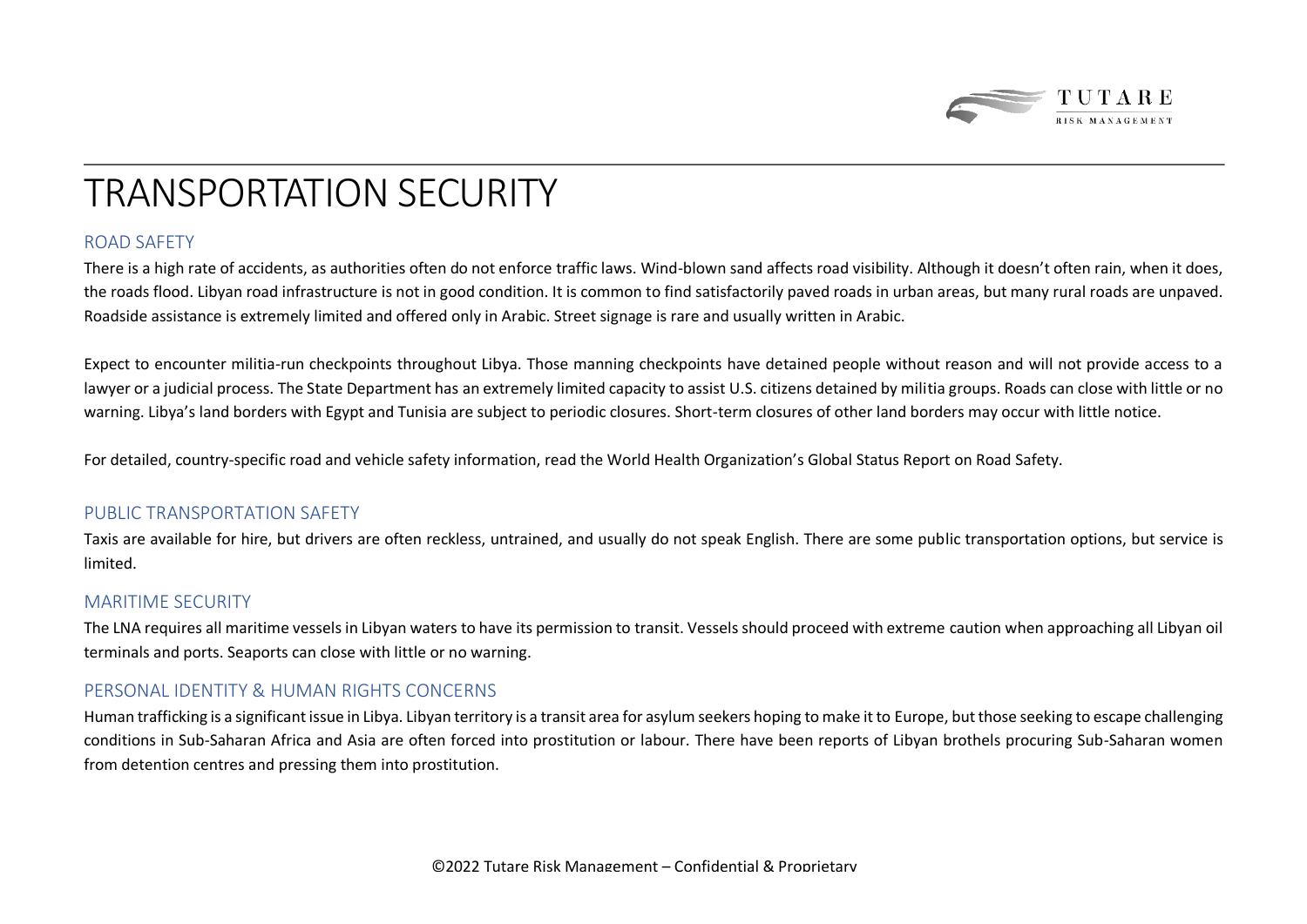

### SAFFTY CONCERNS FOR WOMEN TRAVELLERS

There are no reliable statistics on the extent of domestic violence. Social and cultural barriers, including police and judicial reluctance to act and family reluctance to publicize an assault, contribute to lack of effective enforcement. Some local civil society organizations report that women were experiencing higher rates of domestic violence due to COVID-19 curfews and extended confinement at home. Rape survivors who could not meet high evidentiary standards could face charges of adultery. By law, a convicted rapist may avoid a 25-year prison sentence by marrying the survivor, regardless of her wishes, provided her family consents. Migrant women and girls are particularly vulnerable to rape and other forms of conflict-related sexual violence, including forced prostitution and sexual exploitation in conditions amounting to sexual slavery. There was widespread harassment and intimidation of women by armed groups and terrorists, including harassment and arbitrary detention based on accusations of "un-Islamic" behaviour. Armed groups harass women traveling without a male "guardian." Armed groups have asked men and women socializing in public venues to produce marriage certificates to verify their relationship.

Consider composite scores given to Libya by the UN Development Program (UNDP) in its Gender Development Index, measuring the difference between average achievement in three basic dimensions of human development, and Gender Inequality Index, measuring inequality in achievement in reproductive health, empowerment, and the labour market.

### SAFFTY CONCERNS FOR LGBTI+ TRAVELLERS

Societal discrimination against LGBTI+ persons persist, and official discrimination is codified in local interpretations of Sharia law. Convictions of same-sex sexual activity carry sentences of three to five years of imprisonment. The law provides for punishment of both parties. There were reports of physical violence, harassment, and blackmail based on sexual orientation and gender identity. Armed groups often police communities to enforce compliance with their commanders' understanding of "Islamic" behaviour, harassing, and threatening with impunity individuals believed to have LGBTI+ orientations and their families. The threat of possible violence or abuse could intimidate those who want to report discrimination.

### SAFETY CONCERNS FOR TRAVELLERS WITH DISABILITIES

The Constitutional Declaration addresses the rights of persons with disabilities by providing for monetary and other types of social assistance for the "protection" of persons with "special needs" with respect to employment, education, access to health care, and the provision of other government services, but it does not explicitly prohibit discrimination. The government does not effectively enforce these provisions. IDPs, migrants, and refugees with disabilities were especially vulnerable to poor treatment in detention facilities.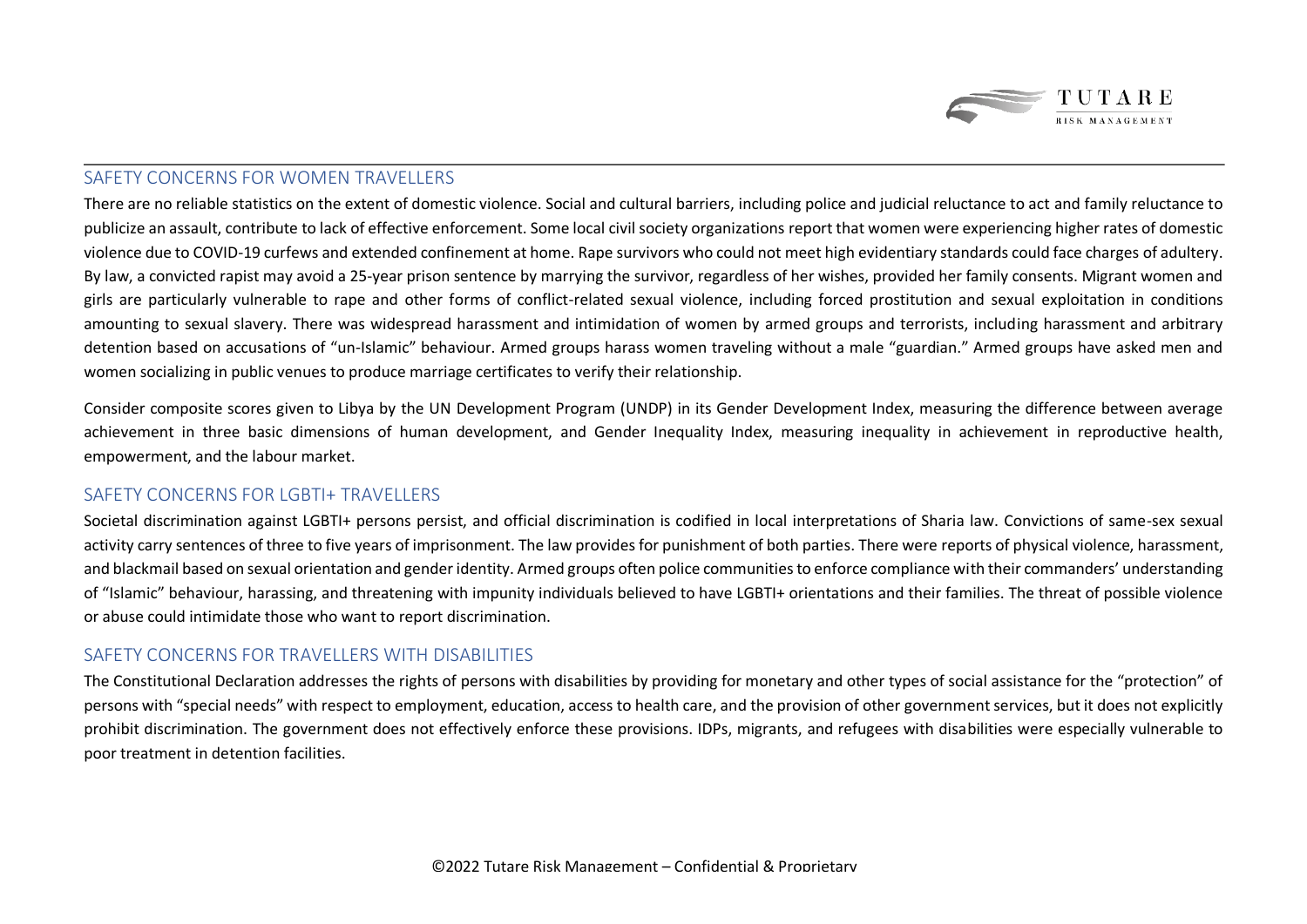

Some organizations estimated that up to 13% of citizens may experience some form of physical disability, although GNA estimates were much lower. Years of postrevolutionary conflict also led to a greater incidence of persons maimed by shelling or explosive war remnants.

### SAFETY CONCERNS FOR TRAVELLERS BASED ON RACE, RELIGION, & ETHNICITY

Ethnic minorities face societal discrimination and violence. Racial discrimination targets dark-skinned people, including those of sub-Saharan African heritage. Government officials and journalists often distinguish between "local" and "foreign" populations of Tebu and Tuareg in the south, and advocate expulsion of minority groups affiliated with political rivals on the basis they were not truly "Libyan." Some representatives of minority groups, including representatives of Tebu and Tuareg communities, rejected the 2017 draft constitution because of a perceived lack of recognition of the status of these communities, although the draft explicitly protects the legal rights of minority groups. Tebu and Tuareg communities receive substandard or no services from municipalities, lack national identity numbers, face widespread social discrimination, and suffer from hate speech and identity-based violence. Some members of ethnic minority communities in southern and western Libya reported being unwilling to enter certain courthouses and police stations for fear of intimidation and reprisal. There are regular reports of ethnic minorities being injured or killed in confrontations with other groups.

### CONCERNS INVLOVING THE RULE OF LAW, ARBITARY DETENTION, OFFICIAL HARASSMENT, CORRUPTION &/OR TRANSPARENCY

The law provides criminal penalties for conviction of corruption by officials. The government has not implemented the law effectively, and officials engage in corrupt practices with impunity. There were numerous reports of government corruption during 2020, but, as in 2019, no significant investigations or prosecutions occurred.

The 2011 Constitutional Declaration states that the government shall provide for the fair distribution of national wealth among citizens, cities, and regions. The government struggles to decentralize distribution of oil wealth and delivery of services through regional and local governance structures. There are many reports and accusations of government corruption due to the lack of transparency in the GNA's management of security forces, oil revenues, and the national economy. There are allegations that GNA officials submitted fraudulent letters of credit to gain access to government funds. The LNA-orchestrated shutdown of the country's oil sector from January to September 2020 further disrupted the distribution of revenues.

Internal conflict and the weakness of public institutions undermine implementation of the law. Officials frequently engage in corrupt practices with impunity, such as graft, bribery, and nepotism. There are numerous reports of government corruption, including reports that officials engaged in money laundering, human trafficking, and other criminal activities. The government lacks significant mechanisms to investigate corruption among police and security forces.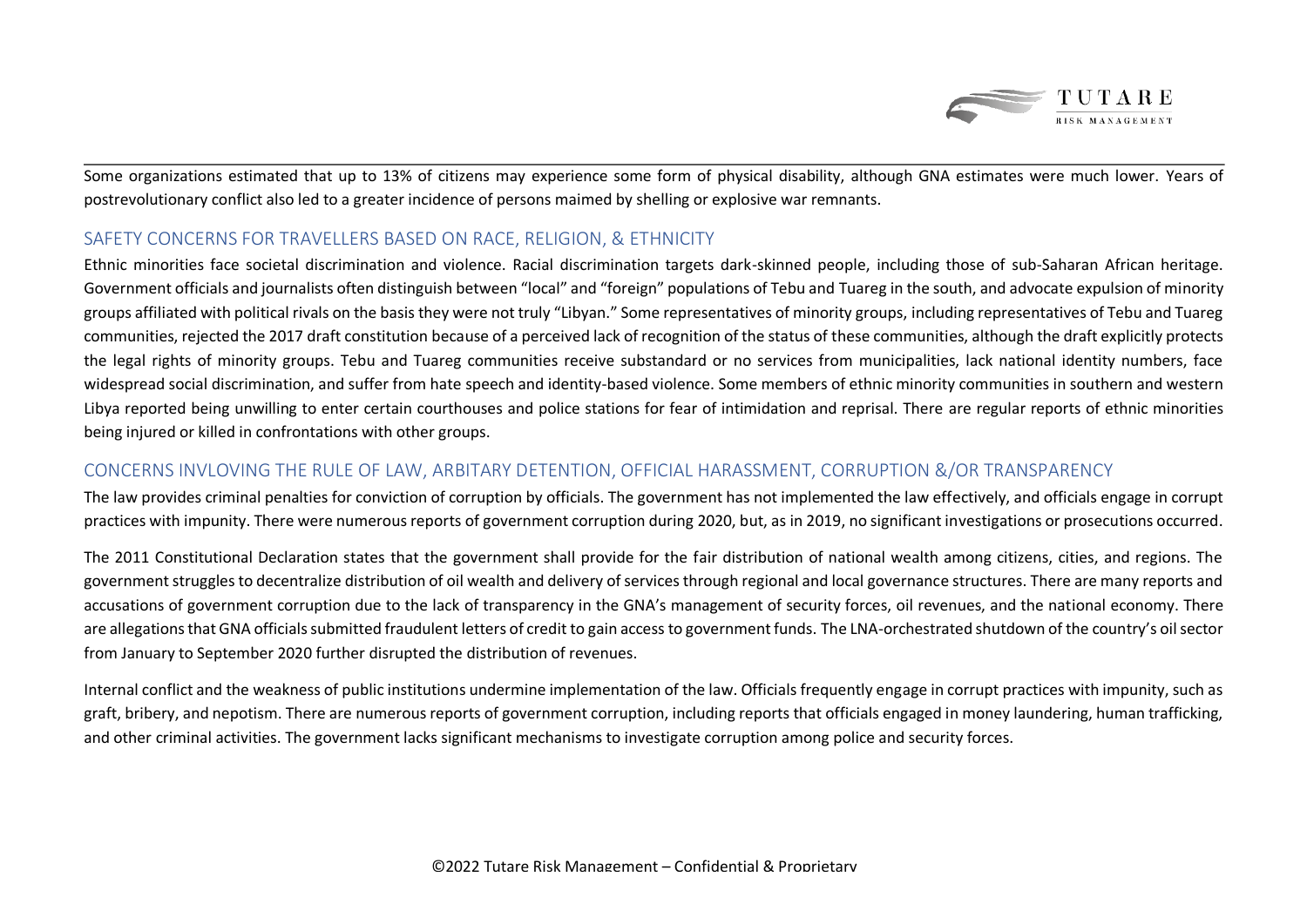

The Audit Bureau, the highest financial regulatory authority in the country, has made efforts to improve transparency by publishing annual reports on government revenues and expenditures, national projects, and administrative corruption. The Audit Bureau also investigated mismanagement at the General Electricity Company of Libya that had lowered production and led to acute power cuts.

The Transparency International Corruption Perceptions Index ranks Libya 173 out of 180 worldwide, where 1 means most transparent.

### COMMUNICATION ISSUES

The 2011 Constitutional Declaration provides for freedom of opinion, expression, and press, but various armed groups, including those aligned with the GNA, exert significant control over media content, and censorship is pervasive. The press has very little freedom in Libya and is controlled heavily by the Libyan government, militias, and Libyan Intelligence Services. Unidentified assailants target journalists and reporters for political views. Press freedoms are limited in all forms of media, creating an environment in which virtually no independent media exists.

The internet in Libya is heavily monitored by the Libyan Government, Militias, and Libyan Intelligence Services. The GNA generally does not restrict or disrupt access to the internet or widely censor online content. Selective filtering or blocking of access does exist, even though no reliable public information identifies those responsible for censorship. There are reports that GNA-aligned groups monitor private online communications without appropriate legal authority.

Facebook pages are regularly hacked by unknown actors or closed due to mass reporting and complaints. Social media, such as YouTube, Facebook, and Twitter, play a critical role in official and unofficial government and nongovernmental communications. Facebook remains the main platform government officials, ministries, and armed groups use to transmit information to the public. A significant body of evidence suggests that foreign actors seek to influence domestic opinion and incite violence in the country by spreading deliberate misinformation on social media and other platforms.

Many bloggers, online journalists, and citizens report practicing self-censorship due to intimidation by armed groups and the uncertain political situation.

Freedom of speech does not exist in Libya, and no protections or liberties are given to its citizens or foreign visitors. Freedom of speech is limited in law and practice. The law criminalizes acts that "harm the February 17 revolution of 2011." The House of Representatives, since its election in 2014, and the GNA, since taking its seat in Tripoli in 2016, have done little to reduce restrictions on freedom of speech. Civil society organizations practice self-censorship because they believe armed groups would threaten or kill activists. Widespread conflict in major urban areas deepen the climate of fear and provide cover for armed groups to target vocal opponents with impunity.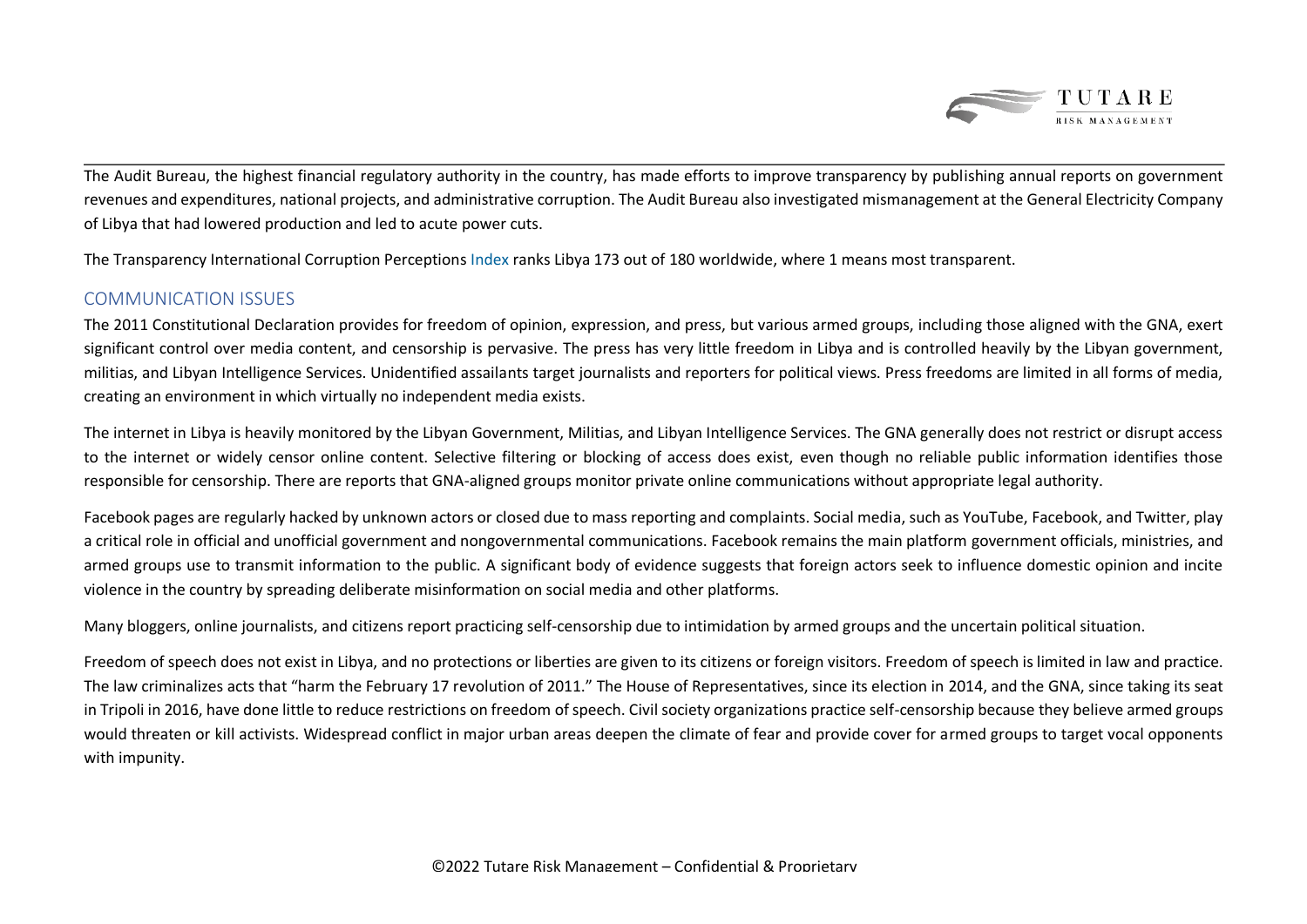

International and local human rights organizations claim that human rights defenders and activists face continuing threats (including physical attacks, detention, threats, harassment, and disappearances) from armed groups aligned with and opposed to the GNA. Many armed groups aligned with the GNA or LNA maintain databases of persons being sought for their alleged opposition activities or due to their identity. Nongovernmental armed groups, terrorist groups, and individual civilians also regularly harass, intimidate, or assault journalists. Some journalists and human rights activists have chosen to depart the country rather than remain and endure harassment.

The international NGO Reporters without Borders reports that all sides use threats and violence to intimidate journalists. Harassment, threats, abductions, violence, and killings make it nearly impossible for media to operate in any meaningful capacity in areas of conflict.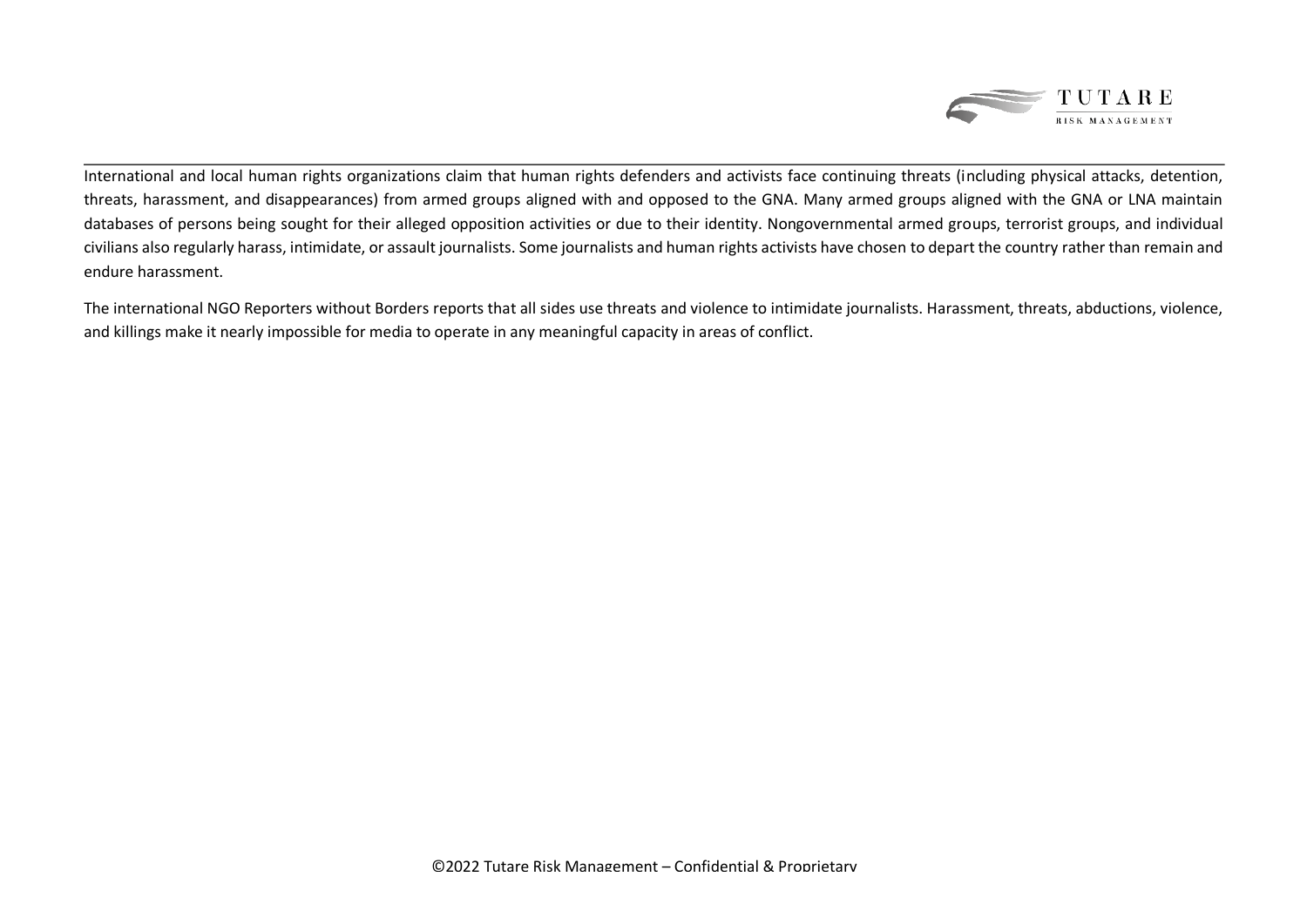

### HEALTH CONCERNS

### EMERGENCY HEALTH SERVICES

The emergency line is 1515. Modern medical care and medicines may not be readily available throughout Libya. Libyans usually travel outside of the country for treatment of severe medical conditions.

Most Libyan healthcare providers only accept cash.

#### VACCINATIONS

Review the CDC Travellers' Health site for country-specific vaccine recommendations.

#### ISSUES TRAVELLING WITH MEDICATIONS

While pharmacies and medical centres are widely available throughout populated areas in Libya, medications (especially for rare conditions) may vary widely in availability and price. Travelers should bring sufficient medication for the duration of their stay in Libya.

#### ENVIRONMENTAL HAZARDS

The hot, dry, dust-laden Ghibli is a southern wind lasting one to four days in spring and fall. Dust storms and sandstorms are common. Air quality suffers as a result. Water pollution is a significant problem. The combined impact of sewage, oil by-products, and industrial waste threatens Libya's coast and the Mediterranean Sea.

#### CYBERSECURITY CONCERNS

The internet in Libya is heavily monitored by the Libyan Government, Militias, and Libyan Intelligence Services. Many bloggers, online journalists, and citizens report practicing self-censorship due to intimidation by armed groups and the uncertain political situation.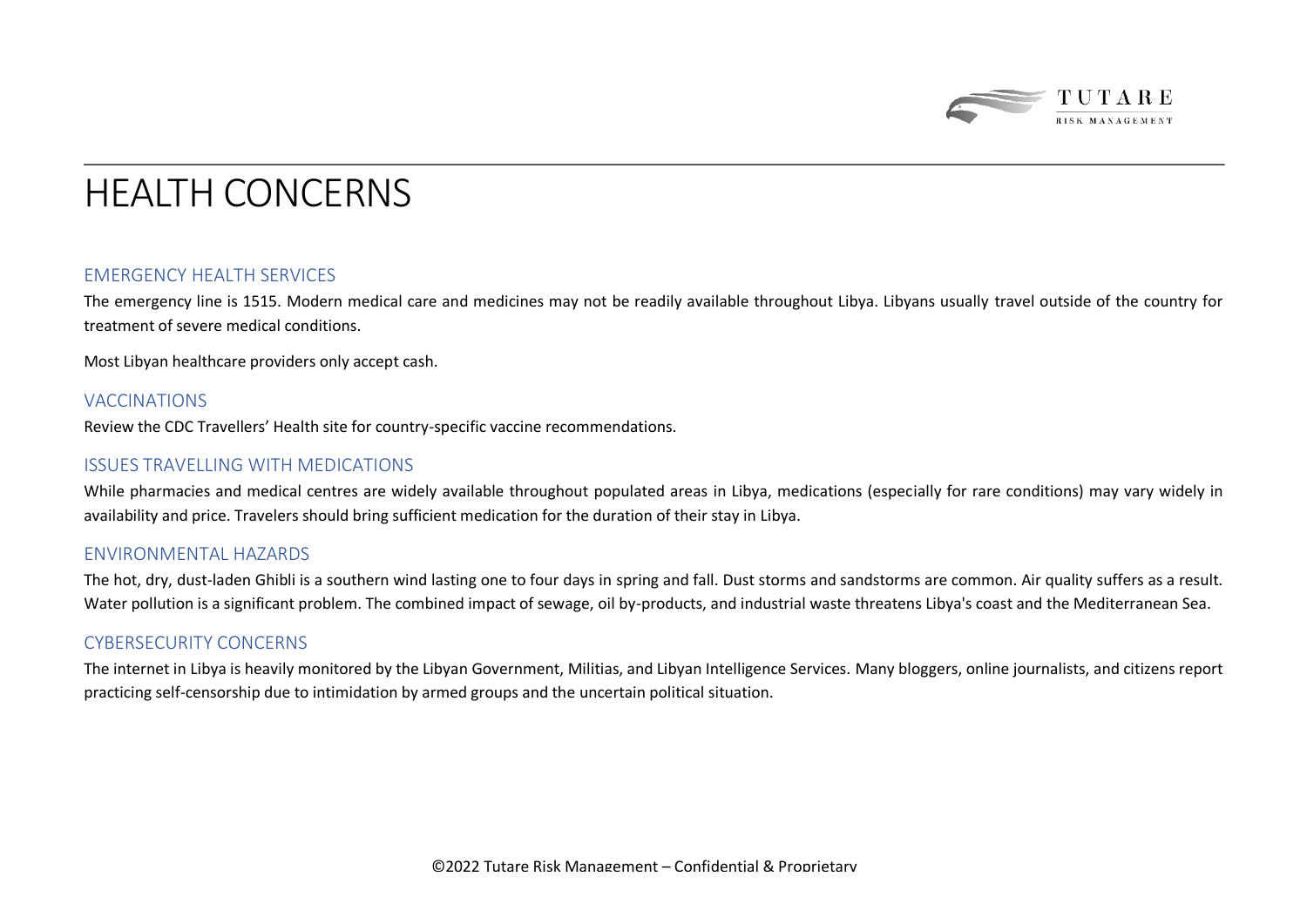

## OTHER SECURITY CONCERNS

#### **LANDMINES**

Landmines, improvised explosive devices, and unspent ordinance and ammunition from numerous ground offensives are common around populated areas of Libya. Active disposal programs from the United Nations and other organizations are in progress, but the threat persists.

#### PHOTOGRAPHY

It is against the law to take photos of certain buildings, such as military and government facilities.

### ID REQUIREMENTS

Libya does not have formal tourism industry infrastructure. You must always carry your passport with you, or militias could detain you for questioning. o travel to Libya you will require a travel visa to enter the country, only Arab and certain African nationals are exempt from this requirement.

Application for a visa must go to the Ministry of Interior and if you have anything resembling an Israeli stamp or evidence that you entered, left Jordan or Egypt via Israel, you won't be issued with a visa to enter Libya.

### CRITICAL INFASTRUCTURE CONCERNS

Libya suffers from widespread power outages, caused by shortages of fuel for power generation.

Libya suffers from desertification and has limited natural freshwater resources. "The Great Manmade River Project," the largest water development scheme in the world, brings water from large aquifers under the Sahara to coastal cities.

Although political and security instability in Libya has disrupted its telecommunications sector, much of its infrastructure remains superior to that of most other African countries. Selective filtering or blocking of internet access occurs, even though no reliable public information identified those responsible for censorship. There were no credible reports that the GNU restricted or disrupted internet access or monitored private online communications without appropriate legal authority in 2019.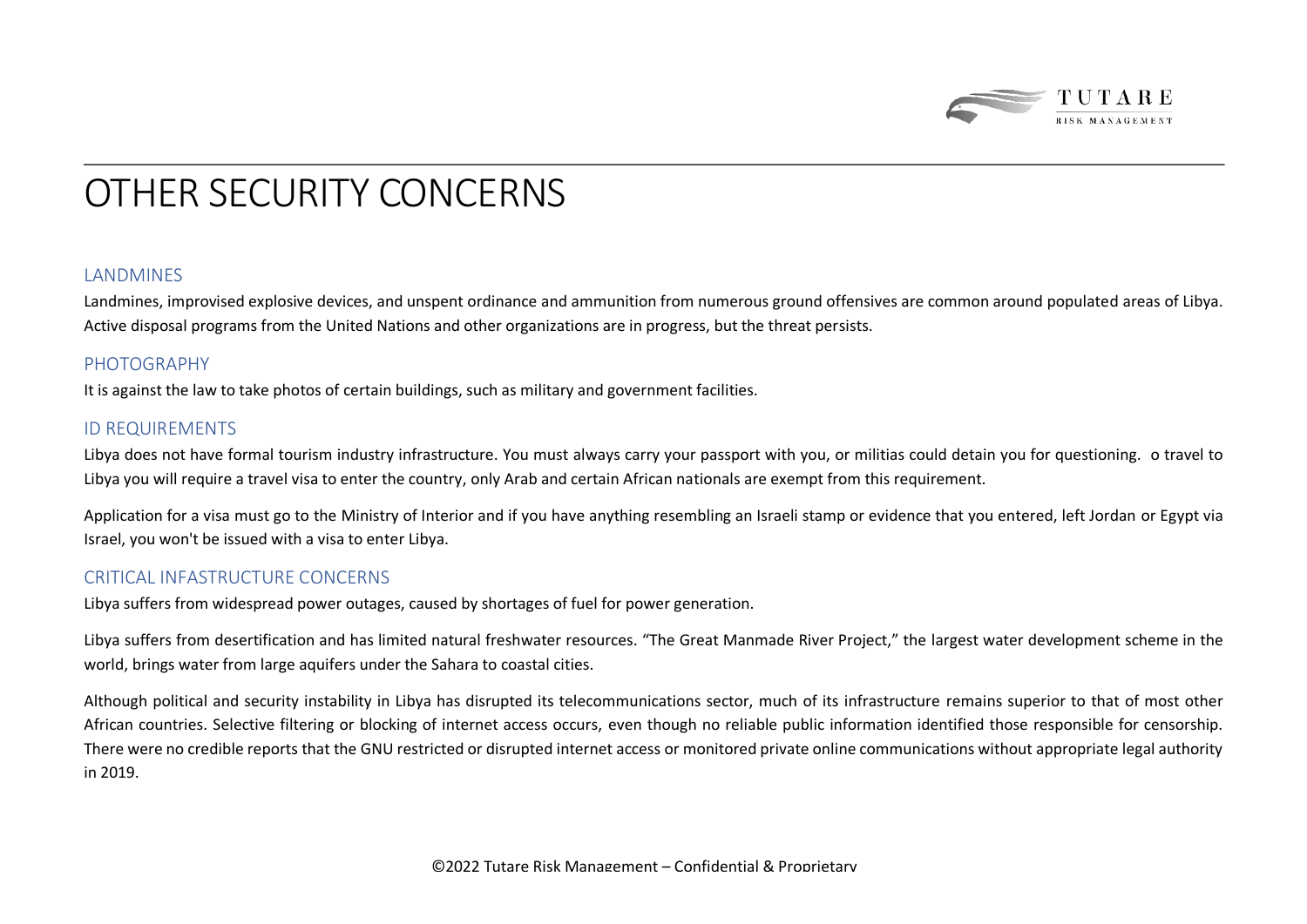

# DIPLOMATIC REPRESENTATION

Libya maintains 112 embassies abroad as well as three consulates. The Libyan capital Tripoli hosts 48 embassies, and in addition there are 15 consulates in Libya.

Libya - [Embassies & Consulates \(embassypages.com\)](https://www.embassypages.com/libya)

*The Libya Embassy Pages were updated on 16 April 2022*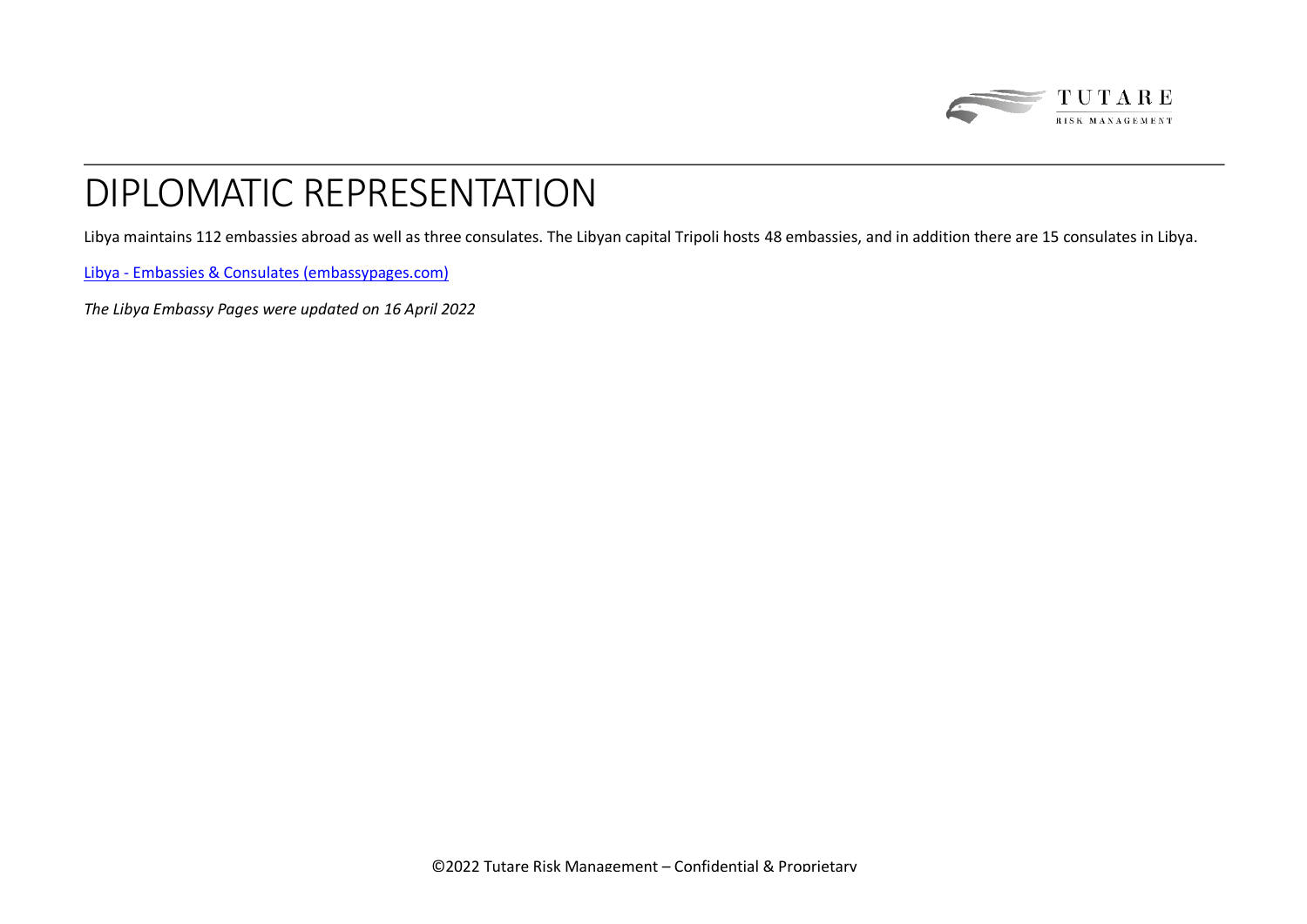

### USEFUL INFORMATION

### List of holidays in Libya 2022

| Date   | Day       | <b>Name</b>                  | <b>Type</b>    |
|--------|-----------|------------------------------|----------------|
| 17 Feb | Thursday  | <b>Libyan Revolution Day</b> | Public Holiday |
| 1 May  | Sunday    | <b>May Day</b>               | Public Holiday |
| 2 May  | Monday    | Eid al-Fitr                  | Public Holiday |
| 3 May  | Tuesday   | <b>Eid al-Fitr Holiday</b>   | Public Holiday |
| 4 May  | Wednesday | <b>Eid al-Fitr Holiday</b>   | Public Holiday |
| 8 Jul  | Friday    | Day of Arafah                | Public Holiday |
| 9 Jul  | Saturday  | Eid al-Adha                  | Public Holiday |
| 10 Jul | Sunday    | Eid al-Adha                  | Public Holiday |
| 11 Jul | Monday    | Eid al-Adha                  | Public Holiday |
| 30 Jul | Saturday  | <b>Muharram</b>              | Public Holiday |
| 16 Sep | Friday    | Martyrs' Day                 | Public Holiday |
| 8 Oct  | Saturday  | The Prophet's Birthday       | Public Holiday |
| 23 Oct | Sunday    | <b>Liberation Day</b>        | Public Holiday |
| 24 Dec | Saturday  | <b>Independence Day</b>      | Public Holiday |